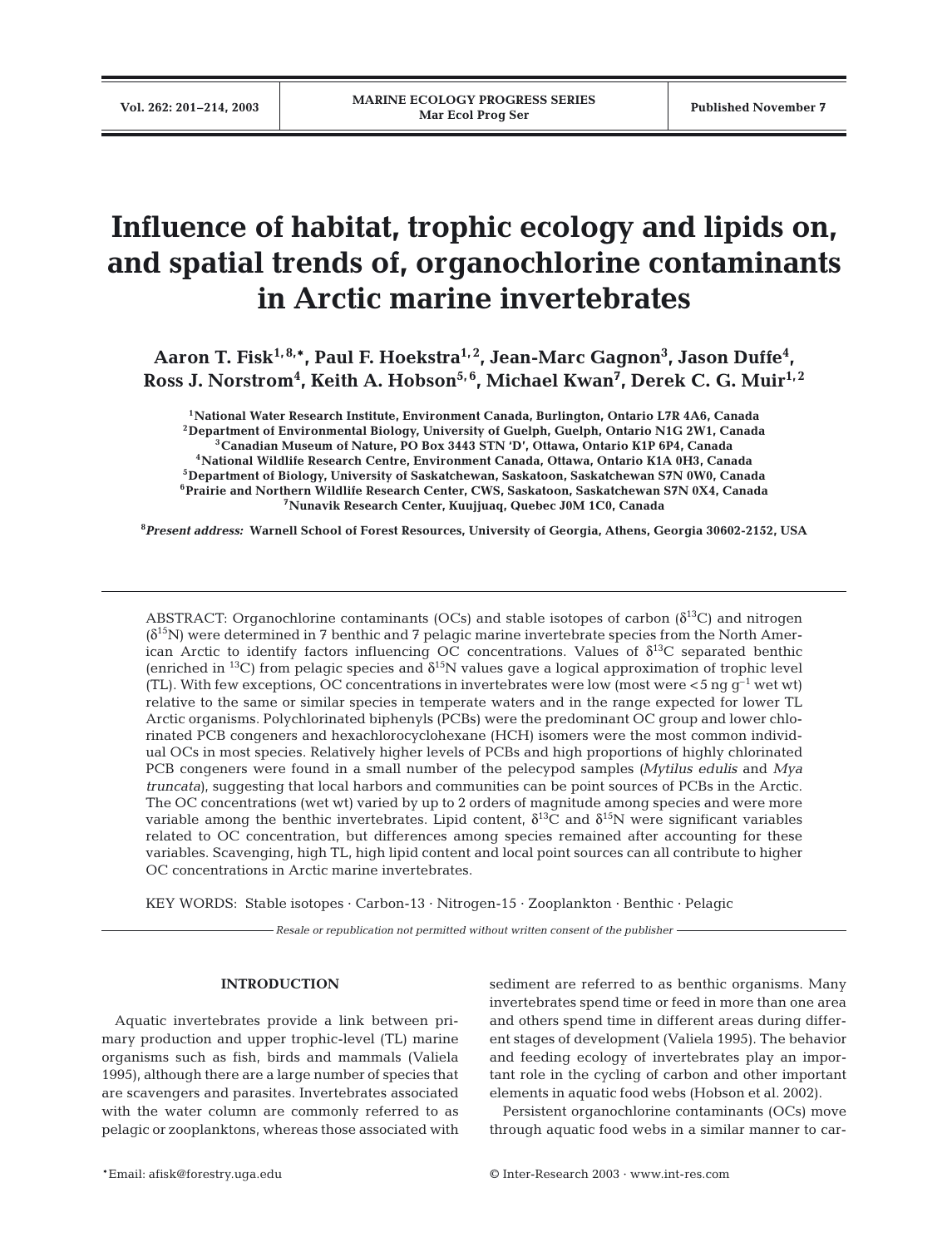bon (Wallberg & Andersson 2000). Therefore, aquatic invertebrates are likely to play an important role in the dynamics of contaminants in aquatic food webs. Also, the level of OC exposure by upper TL organisms will depend on their choice of species as prey (Muir et al. 1995).

Characteristics of Arctic marine food webs, in particular high lipid levels, which are adaptations to the cyclic annual productivity, give rise to higher than expected OC concentrations, despite low levels in the abiotic Arctic environment (de March et al. 1998). While concentrations of many OCs (e.g. hexachlorocyclohexane [HCH], chlordanes and polychlorinated biphenyl [PCB] congeners) are declining quite rapidly in Arctic air (half-lives of 5 to 9 yr for chlordane-related compounds; Bidleman et al. 2002), there have been much slower declines in biota (de Wit et al. 2003). This discontinuity between temporal trends of OCs in the abiotic and biotic components of the Arctic illustrates the need to improve our understanding of processes influencing the movement of OCs through Arctic marine food webs (Braune et al. 2001a, de Wit et al. 2003). Forecasted changes to climate, ice cover and ocean currents in the Arctic are likely to result in alterations to food webs and carbon cycling, and subsequently tropho-dynamics and fate of contaminants (Macdonald 2003). Despite this, factors that govern OC levels and patterns in aquatic invertebrates are largely unexplored, particularly for the Arctic marine ecosystem and benthic invertebrates. Recent studies by Borgå et al. (2002a,b,c) have found that size, diet, habitat and geography can all influence OC levels in

pelagic and sympagic Arctic marine zooplankton. Hargrave et al. (1992, 2000) found that season and lipid content played important roles in OC concentrations in Arctic marine zooplankton. Additionally, OC concentrations in Arctic herbivorous copepods were generally found to be related to water OC concentrations, but dietary accumulation, chemical-physical characteristics of the chemical and seasonal changes in the biological characteristics of the organisms were noted as important variables (Fisk et al. 2001a, Hoekstra et al. 2002a).

The objectives of this work were to identify variables that influence patterns and concentrations as well as the spatial trends of OCs in Arctic marine invertebrates. To accomplish this, we combined recently generated OC data for a number of Arctic marine invertebrate species. These include benthic and pelagic species that cover a number of TLs and feeding strategies (Hobson et al. 2002); thus, providing an opportunity to examine the influence of these biological variables on concentrations and relative proportions of OCs in Arctic marine invertebrates. Measurements of stable isotopes of carbon and nitrogen were also made on most samples; thereby, providing a means to assess the effects of carbon source and trophic position on OC concentrations. The ratio of the heavier to lighter stable isotopes of nitrogen  $(^{15}N/^{14}N)$ , expressed as  $\delta^{15}N$ , generally increases with trophic position in aquatic food chains (Michener & Schell 1994, Hobson et al. 1995). Stable carbon isotope ratios ( ${}^{13}C/{}^{12}C$ ), expressed as  $\delta {}^{13}C$ , show less enrichment with trophic transfer, but can be useful in evaluating sources of primary production in marine



Fig. 1. Sampling region of invertebrate species collected at each sampling site for organochlorine contaminants analysis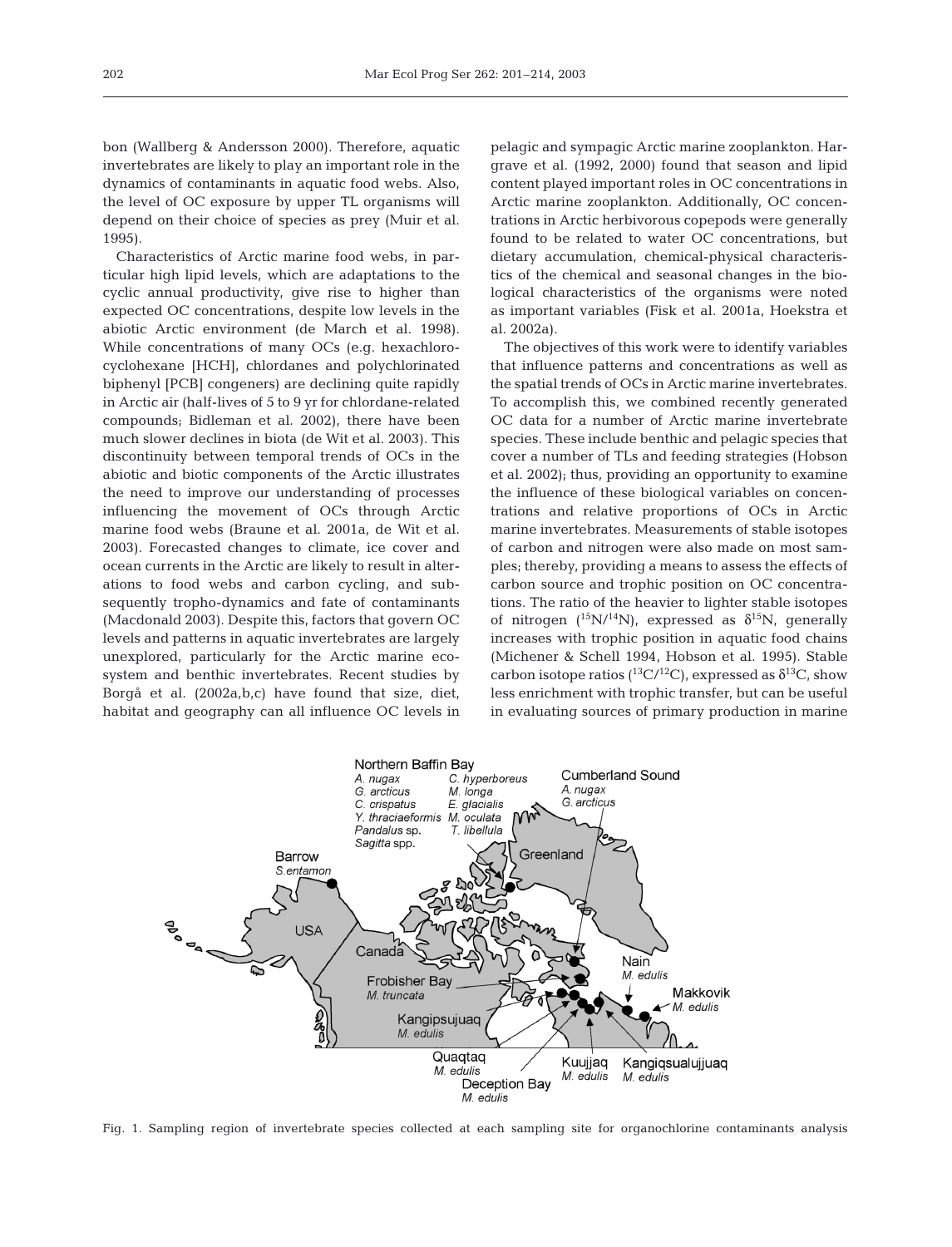systems as well as general patterns of inshore/benthic versus offshore/pelagic feeding preferences (Hobson & Welch 1992, Lawson & Hobson 2000).

# **MATERIALS AND METHODS**

For this study, invertebrates were classified as 'pelagic' or 'benthic' based on the method of collection. Pelagic invertebrates or zooplankton were collected with zooplankton nets pulled through the water col-

umn. Benthic species were collected from the ocean floor by traps, lines and sediment box cores or by hand near or onshore.

**Sample collection.** A number of invertebrate species were collected from numerous locations throughout the Canadian and Alaskan Arctic as parts of larger studies (Fig. 1, Table 1). All zooplankton samples (referred to as pelagic) were collected between May and July in 1998 in Northern Baffin Bay from approximately 76 to 78° N. Zooplankton samples were collected at various stations within an approximate area

Table 1. Biological characteristics of Arctic invertebrates analyzed for organochlorine contaminants (OCs). Benthic (box cores, baited traps, or by hand) and pelagic (zooplankton net tows) designations refer to collection method used. na: not available

| Group<br>Species                                                                    | Common<br>name                                | Feeding<br>mode <sup>a</sup>           | Habitat <sup>b</sup>       | $n^{c}$                  | $\delta^{13}$ C <sup>d</sup>       | Relative<br>carbon<br>source <sup>e</sup> | $\delta^{15}N^d$               | Relative<br>$\operatorname{trophic}$<br>level <sup>f</sup> |
|-------------------------------------------------------------------------------------|-----------------------------------------------|----------------------------------------|----------------------------|--------------------------|------------------------------------|-------------------------------------------|--------------------------------|------------------------------------------------------------|
| <b>Benthic</b>                                                                      |                                               |                                        |                            |                          |                                    |                                           |                                |                                                            |
| Amphipod<br>Anonyx nugax                                                            | None                                          | <b>SC</b>                              | SPB-SB                     | $6$ (pool)               | $-19.3 \pm 0.5$                    | 1.14                                      | $13.5 \pm 0.8$                 | 3.4                                                        |
| Echinodermata<br>Gorgonocephalus arcticus<br>Ctenodiscus crispatus                  | Basket starfish<br>Mud starfish               | SPF-DF<br>DF                           | <b>SB-SBS</b><br>$SB$ -EB  | $6$ (ind.)<br>$2$ (ind.) | $-21.5 \pm 0.8$<br>$-17.8/-18.3$   | 1.20<br>1.40                              | $13.0 \pm 0.3$<br>12.4/13.2    | 3.1<br>3.3                                                 |
| <b>Bivalve</b><br>Yoldia thraciaeformis<br>Mytilus edulis<br>Mya truncata<br>Isopod | Yoldia clam<br>Blue mussel<br>Soft-shell clam | <b>SPF</b><br><b>SPF</b><br><b>SPF</b> | EB<br><b>SBS</b><br>EB-SBS | $1$ (ind.)<br>na<br>na   | $-19.1$<br>na<br>na                | 1.19<br>na<br>na                          | 7.8<br>na<br>na                | 2.0<br>(2.0)<br>(2.0)                                      |
| Saduria entamon                                                                     | Sea cockroach                                 | DF/O                                   | SB-EB                      | $3$ (ind.)               | $-20.6 \pm 0.3$                    | 1.22                                      | $14.3 \pm 0.5$                 | 3.1                                                        |
| Pelagic<br>Copepod<br>Calanus hyperboreus<br>Metridia longa                         | None<br>None                                  | $SFF-FF?$<br>PR-SFF?                   | PL<br>PL                   | $20$ (pool)<br>3 (pool)  | $-23.6 \pm 0.2$<br>$-23.4 \pm 0.3$ | 1.00<br>1.01                              | $7.7 \pm 0.2$<br>$9.5 \pm 0.3$ | 2.0<br>2.5                                                 |
| Euchaeta glacialis                                                                  | None                                          | PR                                     | PL                         | 3 (pool)                 | $-24.4 \pm 0.1$                    | 0.97                                      | $11.7 \pm 0.1$                 | 3.0                                                        |
| Mysidacea<br>Mysis oculata                                                          | Mysid                                         | DF-PR                                  | SPB-SB                     | $7$ (pool)               | $-22.7 \pm 0.2$                    | 1.03                                      | $10.6 \pm 0.1$                 | 2.7                                                        |
| Amphipod<br>Themisto libellula                                                      | None                                          | PR                                     | PL                         | 4 (pool)                 | $-23.2 \pm 0.1$                    | 1.03                                      | $10.0 \pm 0.1$                 | 2.5                                                        |
| Decapod<br>Pandalus sp.                                                             | Shrimp                                        | DF-PR                                  | SPB-SB                     | $2$ (ind.)               | $-17.8/-18.3$                      | 1.12                                      | 12.7/13.8                      | 3.4                                                        |
| Miscellaneous<br><i>Sagitta</i> spp.                                                | Arrow worm                                    | <b>PR</b>                              | PL                         | $6$ (pool)               | $-23.8 \pm 0.1$                    | 0.99                                      | $10.0 \pm 0.4$                 | 2.7                                                        |

aFeeding mode (from Hobson et al. 2002 except for *M. edulis* and *S. entamon*). FF: filter feeder; SFF: selective-filter feeder; SPF: suspension feeder; PR: predator; SC: scavenger; and DF: detritus. *S. entomon* have been described as omnivorous feeders (O) (Khlebovich 1997)

bHabitat (from Hobson et al. 2002 except for *M. edulis* and *S. entamon)*. PL: plankton; SPB: supra benthic; SB: surface benthic; EB: endobenthic; and SBS: surface-benthic-sessile

cNumber of samples (n) used to determine stable isotope values

 $^{\rm d}$  Values are mean  $\pm$  1 SE

<sup>e</sup>Relative carbon source = δ<sup>13</sup>C<sub>invertebrate</sub>/δ<sup>13</sup>C<sub>*C. hyperboreus*, where δ<sup>13</sup>C<sub>invert</sub> is the organism in question and δ<sup>13</sup>C<sub>*C. hyperboreus* repre-</sub></sub> sents the values found in *C. hyperboreus*. *C. hyperboreus* is a pelagic-filter feeding herbivore that has a pelagic δ13C signal, values close to 1 or below are pelagic and values greater than 1 represent a more benthic carbon source

f Trophic level was determined relative to the calanoid copepod *C. hyperboreus*, which we assumed occupied trophic level (TL) 2 (i.e. a primary herbivore) (Hobson et al. 2002). Using the additional assumption that isotopic enrichment was constant among trophic levels and of the order of 3.8‰ (Hobson & Welch 1992), we calculated the relative trophic level of consumers according to: TL = 2 + (δ15Ninvertbrate – δ15N*C. hyperboreus*)/3.8. *S. entamon* trophic position was based on the same equation, but using δ<sup>15</sup>N values for calanoid copepods collected in Barrow (Hoekstra et al. 2002b). Stable isotope values were not determined for *M. edulis* or *M. truncata* samples, but as suspension feeders their trophic position were assumed to be 2.0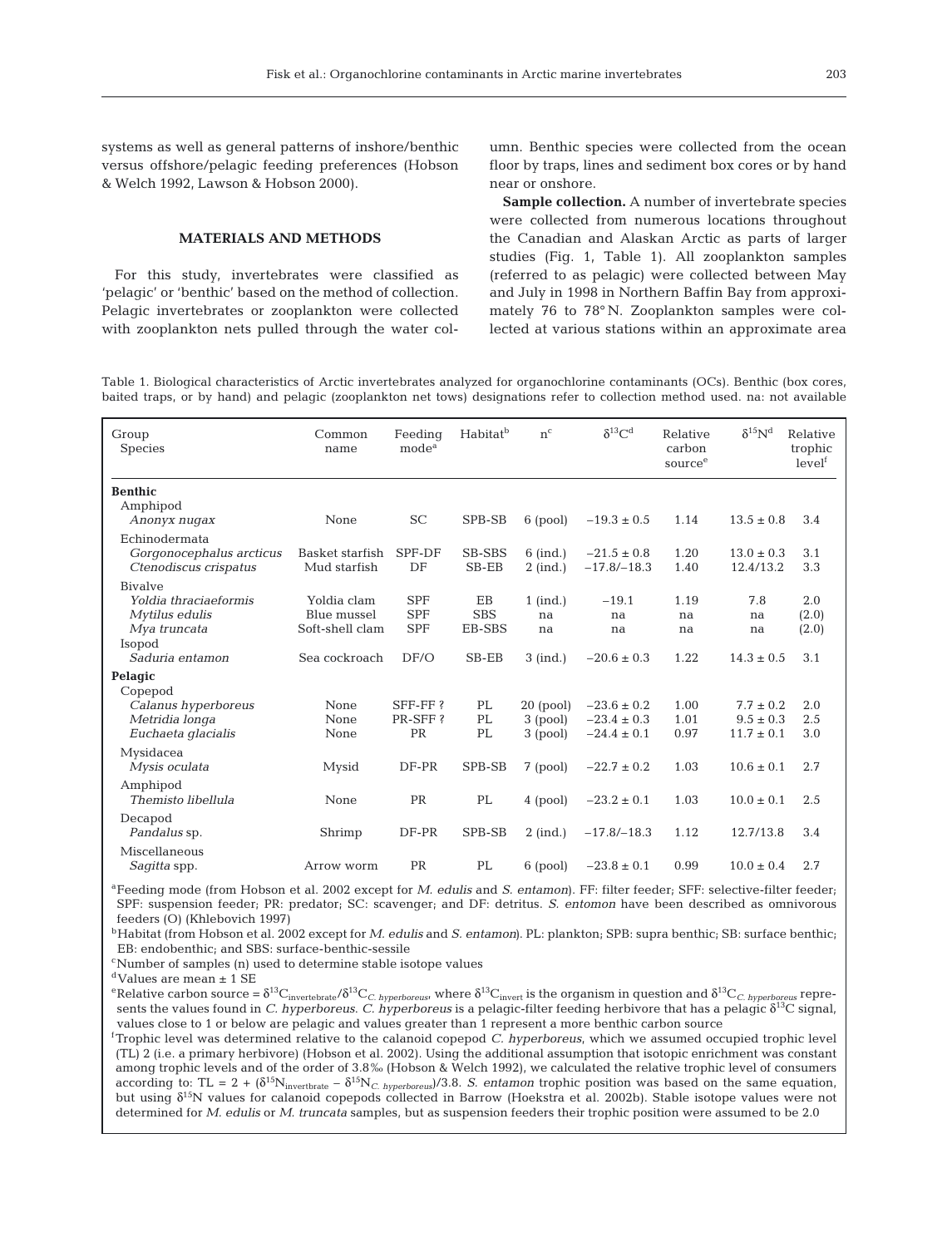of 30 km<sup>2</sup> by vertical tows of zooplankton nets  $(1 \text{ m}^2)$ , 200 or 520 µm mesh), generally from bottom-tosurface, from the deck of the Canadian Coast Guard vessel 'Pierre Radisson'. Samples from the nets were immediately transferred to clean seawater. Zooplankton were sorted into species shortly after collection (<2 h), placed in plastic cyro-vials and frozen until analyzed for stable isotopes (SI) and OCs. The number of individuals per sample varied between stations and species, but individuals were not counted. Samples from each station (1 sample per station per species) were split for SI and OC analysis. SI was performed on each sample from a station. Due to small sample sizes and low OC concentrations, samples were combined for contaminant analysis. Samples that were combined into 1 sample for OC analysis came from stations that were geographically close (within ~10 km) and collected within 3 to 4 d of each other. Stable isotope for these contaminants samples reflected the values of each of the individual samples that were combined.

Benthic invertebrates were collected by a number of methods. *Mya truncata* samples were collected between May and July 1993 in Iqaluit harbor by hand. *Mytilus edulis* samples were collected in July 1998 by hand at 7 locations in northern Quebec and Labrador (Fig. 1). *Saduria entamon* samples were collected by hand on the shores of northern Alaska near Barrow in September 1998 following a storm. *Anonyx nugax* and *Gorgonocephalus articus* were collected in April 1999 in Cumberland Sound and in July 1998 in Northern Baffin Bay using baited traps or long-line fishing gear. *Yoldia thraciaeformis* was collected from a box core sample in Northern Baffin Bay in July 1998. All samples were frozen shortly after collection and subdivided later for OC and SI analysis.

**Extraction, cleanup and analysis of samples for organochlorine contaminants.** Analysis of PCBs and OC pesticides in invertebrate samples was performed in 2 laboratories: National Water Research Institute (NWRI) Burlington and the Freshwater Institute (FWI), Winnipeg. Both labs were involved in interlaboratory calibration exercises as part of the Canadian 'Northern Contaminants Program' when the analyses for this study were conducted (Stokker 2000, 2001). The methods used to extract PCBs and OC pesticides followed the routine procedures with slight modifications. Benthic samples collected in Northern Baffin Bay, Cumberland Sound and Iqaluit harbor and all zooplankton samples were analyzed at FWI. Samples were freeze dried, spiked with an internal standard (2,2',3,4,4', 5,6,6'-octachlorobiphenyl [PCB 204] and octachloronaphthalene) and extracted with dichloromethane (DCM)/hexane (1:1) using a Dionex ASE 200 accelerated solvent extractor (Dionex Canada). All other invertebrate samples were analyzed at NWRI *(Saduria*

*entamon* and *Mytilus edulis)*. Wet samples were spiked with the same internal standard, homogenized with  $Na<sub>2</sub>SO<sub>4</sub>$  and Soxhlet-extracted with DCM for 16 h (Hoekstra et al. 2002a).

Following extraction, a fraction of the extract was used to determine lipids gravimetrically. Lipids were removed from the sample by gel permeation chromatography (GPC). The lipid-free eluate, containing the OCs, was evaporated to 1 ml and applied to a Florisil (8 g, 1.2% deactivated, all zooplankton and benthic samples except *Saduria entamon* and *Mytilus edulis*) or silica (8 g, 100%-activated, *S. entamon* and *M. edulis* only) column. For the Florisil cleanup, OCs were recovered by consecutive elution with 35 ml hexane, 38 ml 85:15 hexane:DCM and 50 ml DCM: hexane. (See Fisk et al. [2001a] for Florisil elution patterns of OCs). For the silica gel cleanup, OCs were separated into 2 fractions: Fraction 1 (eluted with 65 ml hexane) containing 100% of the PCB congeners, along with chlorobenzene isomers, and *o,p*'- and *p,p*-DDE, and Fraction 2 (90 ml DCM:hexane) containing chlordane-related compounds, HCH isomers, and other DDT-related compounds. All fractions were rotary evaporated, transferred to 2,2',4-trimethylpentane and were evaporated to approximately 100 µl. Aldrin was added as a volume corrector for all samples except *S. entamon* and *M. edulis*, in which the hexachlorobiphenyl CB-166 was used as a performance standard.

Samples (100 µl) analysis at the FWI and NWRI were similar except for the type of gas chromatograph (GC). Samples analyzed at the FWI used Varian (Palo Alto) 3600 GC and samples analyzed at NWRI used a Hewlett-Packard (Wilmington) 5890 GC. At both FWI and NWRI, the GC was equipped with a 60 m  $\times$ 0.25 mm DB-5 column (J & W Scientific) and a  $^{63}$ Nielectron capture detector (ECD), the carrier gas was  $H<sub>2</sub>$ , and  $N<sub>2</sub>$  was used as the make-up gas for the ECD. External standards were run after every 6 samples. Standards recoveries of PCB 30 and OCN for all samples were  $75.6 \pm 2.3$  (mean  $\pm 1$  SE) and  $76.5 \pm 2.1$ , respectively. Concentrations were not corrected for recoveries. Standard reference materials (NIST 1588a cod liver oil) were run by all labs and results were within 20% of certified values. Both labs achieved results for major OC pesticides and PCB congeners within 30% of consensus values as part of NCP interlaboratory exercises (Stokker 2000, 2001).

**Stable isotope analysis.** Stable isotope abundance was determined in all samples except *Mya truncata* and *Mytilus edulis* samples. Prior to stable isotope analyses, all tissue samples were washed in distilled water and then freeze dried, powdered and treated with a 2:1 chloroform:methanol solution to remove lipids. Samples were then dried under a fume hood, soaked in 0.1 N HCl to remove carbonates and allowed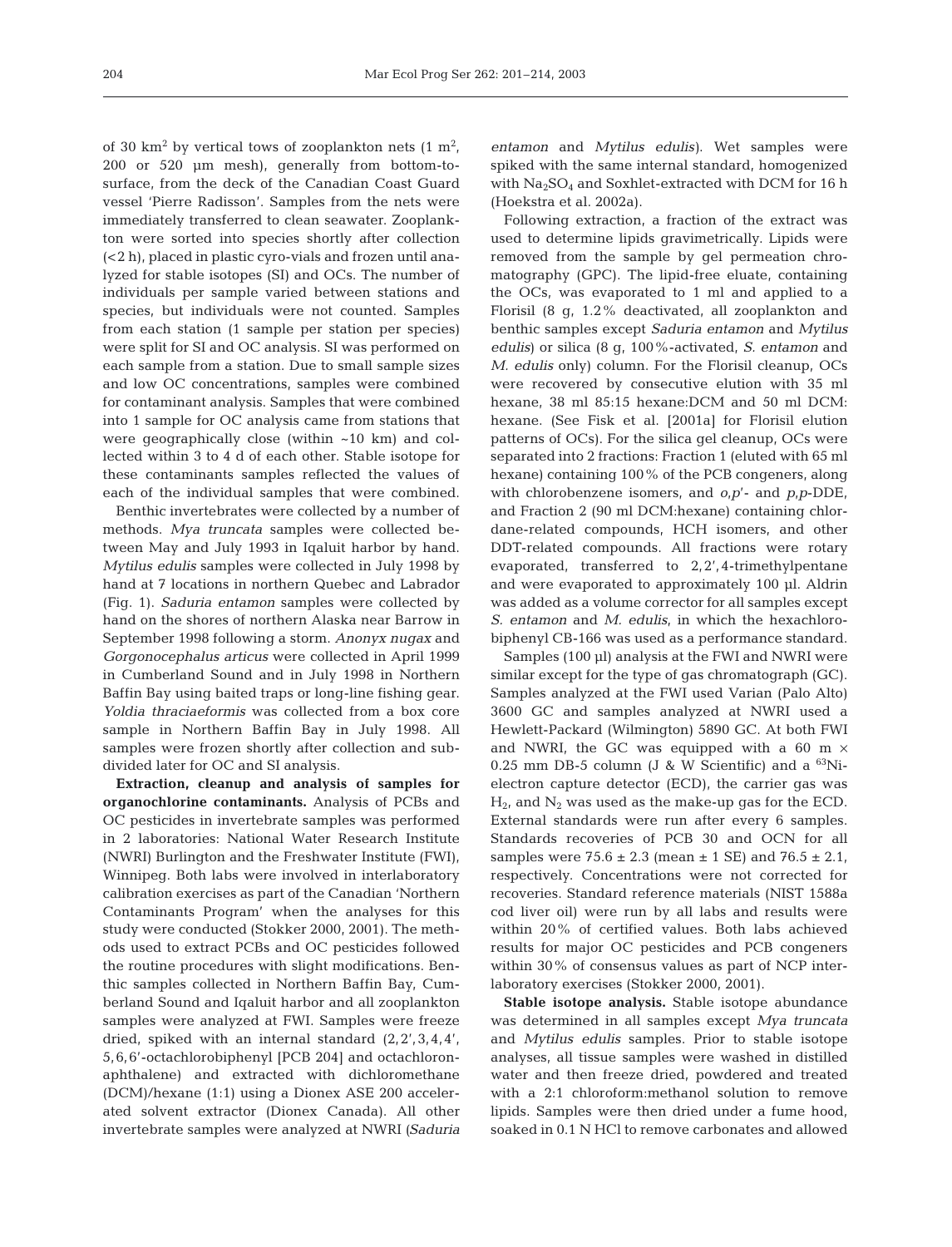to dry without rinsing. Stable carbon and nitrogen isotope assays were performed on 1 mg subsamples of homogenized materials by loading into tin cups and combusting at 1800°C in a Robo-Prep elemental analyzer. Resultant  $CO<sub>2</sub>$  and  $N<sub>2</sub>$  gases were then analyzed using an interfaced Europa 20:20 continuous-flow isotope ratio mass spectrometer (CFIRMS) with every 5 unknowns separated by 2 laboratory standards. Stable isotope abundances were expressed in  $\delta$  notation as the deviation from standards in parts per thousand (‰) according to the following equation:

$$
\delta X = [(R_{sample}/R_{standard}) - 1] \times 1000 \tag{1}
$$

where X is  ${}^{13}$ C or  ${}^{15}N$  and R is the corresponding ratio  $13\text{C}/12\text{C}$  or  $15\text{N}/14\text{N}$ . The R<sub>standard</sub> values were based on the PeeDee Belemnite (PDB) for  $^{13}$ C and atmospheric  $N_2$  (AIR) for <sup>15</sup>N. Replicate measurements of internal laboratory standards (albumen) indicate measurement errors of  $\pm 0.3$ % for stable nitrogen isotope measurements.

TL was determined relative to the calanoid copepod *Calanus hyperboreus*, which we assumed occupied TL 2 (i.e. a primary herbivore) (Hobson et al. 2002). Using the additional assumption that isotopic enrichment was constant among TLs and of the order of 3.8‰ (Hobson & Welch 1992), we calculated the relative TL according to:

$$
TL_{\text{invertebrate}} = 2 + (\delta^{15} N_{\text{invertbrate}} - \delta^{15} N_{C. \text{ hyperboreus}}) / 3.8 \quad (2)
$$

*Saduria entamon* trophic position was based on the same equation but using  $\delta^{15}N$  values for calanoid copepods collected in Barrow (Hoekstra et al. 2002b). Stable isotope values were not determined for *Mytilus edulis* or *Mya truncata* samples, but as suspension feeders their trophic position were assumed to be 2.0.

**Statistical analysis.** Concentration data were natural log transformed prior to statistical analysis to reduce skewness. Variation in the contaminant data was examined at the δOC group level. ΣOC were used because of the limited number of samples  $(n = 88)$ available for statistical analysis. Individual compounds that were included in each of the ΣOC groups are summarized in Table 2. Data for *Yoldia thraciaeformis* and juvenile *Themisto libellula* were not included in the statistical analysis because they were single samples. Stable isotope values were not available for *Mytilus edulis* and *Mya truncate*; both suspension-feeding mollusks. To generate expected  $\delta^{15}N$  and  $\delta^{13}C$  values for these samples, a random number was generated between the values for the *Y. thraciaeformis*, a filterfeeding clam that was found to be feeding at a TL of 2 based on its  $\delta^{15}N$  value and had a benthic  $\delta^{13}C$  signature ±1 SE generated from all samples from the data set (Table 1). A study of stable isotope values in Northern Baffin Bay that includes a larger number of samples found that most filter-feeding mussels were at a TL of 2 (Hobson et al. 2002). Although SI values have been shown to vary geographically in the Arctic (Schell et al. 1998), all but 1 species, *Saduria entamon*, were collected in the eastern Canadian Arctic.

To assess the influence of  $\delta^{13}C$ ,  $\delta^{15}N$  and lipid on OC concentrations, a general linear model (GLM) with the following equation was used:

$$
\log \left[ \Sigma \text{OC} \right] = \delta + \delta^{13} \text{C} + \delta^{15} \text{N} + \text{Lipid} + \epsilon \tag{3}
$$

where ΣOC represents each of the OC groups in turn (ΣPCB, ΣDDT, ΣCHLOR, ΣClBz and ΣHCH), δ is a constant and  $\varepsilon$  is an error term. The significance of each variable was then assessed with Type III SS, which removes the variance associated with the other variables.

A second GLM was run to determine whether differences in OC concentrations between species were significant after removing the influence of  $\delta^{13}C$ ,  $\delta^{15}N$  and lipid using the model:

$$
\log \left[ \Sigma \text{OC} \right] = \delta + \text{Species} + \delta^{13} \text{C} + \delta^{15} \text{N} + \text{Lipid} + \epsilon \quad (4)
$$

An *a posteriori* Scheffe's test was performed for all OC groups on the species variable to assess the relative levels between invertebrate species. Due to low sample sizes for a number of species, the Scheffe's test was chosen because it reduces Type I errors, but has a higher rate of Type II errors, making this test relatively more conservative than other statistical comparisons. All GLM and *a posteriori* analyses were performed using SAS Version 8.0 (Cary).

## **RESULTS**

# **Stable isotopes**

Benthic organisms, as defined by collection methods, were enriched in 13C compared to organisms defined as pelagic (Table 1). Values of  $\delta^{13}$ C in the pelagic invertebrates were consistent among species with a slightly 13C-enriched (i.e. more benthic) value in *Pandalus* sp. Values of  $\delta^{13}$ C were also similar among benthic invertebrates. Trophic positions determined from  $\delta^{15}$ N values ranged nearly 1.5 TLs, assuming that a change of 3.8‰ in  $\delta^{15}N$  represents 1 TL (Hobson et al. 1995, 2002), with the highest values in the scavenging and detritus-feeding benthic organisms and the predatory pelagic invertebrate *Pandalus* sp. (Table 1). The single species of suspension-feeding benthic organism, *Yoldia thraciaeformis*, for which there were stable isotope values, was at the same TL as *Calanus hyperboreus*. The TLs of the pelagic invertebrates were generally 0.5 to 1.4 TLs higher than the herbivorous copepod *C. hyperboreus*.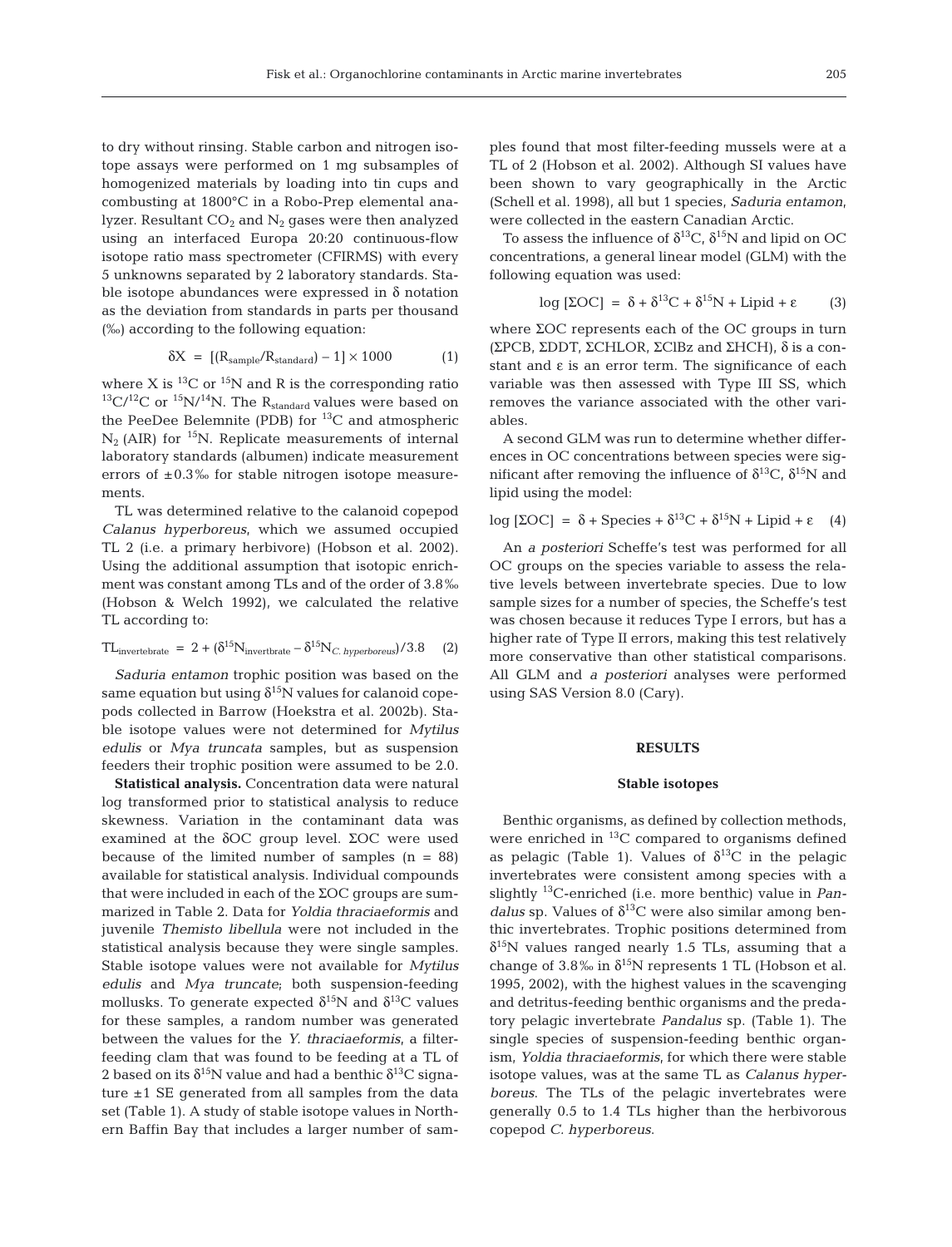| Group<br>Species                                                                                                                                                                                                                                                                    | Sampling<br>region <sup>a</sup> | n <sub>b</sub>         | Water<br>content                                        | Lipid<br>content                | $\Sigma CIBz^c$                      | $\Sigma HCH^d$                                                                                                         | $\Sigma$ CHLOR <sup>e</sup>      | $\Sigma$ DDT <sup>f</sup>                      | $\Sigma$ PCB <sup>g</sup>             |
|-------------------------------------------------------------------------------------------------------------------------------------------------------------------------------------------------------------------------------------------------------------------------------------|---------------------------------|------------------------|---------------------------------------------------------|---------------------------------|--------------------------------------|------------------------------------------------------------------------------------------------------------------------|----------------------------------|------------------------------------------------|---------------------------------------|
| <b>Benthic</b>                                                                                                                                                                                                                                                                      |                                 |                        |                                                         |                                 |                                      |                                                                                                                        |                                  |                                                |                                       |
| Amphipod                                                                                                                                                                                                                                                                            |                                 |                        |                                                         |                                 |                                      |                                                                                                                        |                                  |                                                |                                       |
| A. nugax                                                                                                                                                                                                                                                                            | NBB<br>CS                       | 1 (pool)               | 5 (pool) $75.9 \pm 1.5$<br>64.8                         | $2.5 \pm 0.31$<br>4.2           | $2.2 \pm 0.57$ 10.0 $\pm$ 4.7<br>5.7 | 26.2                                                                                                                   | $5.0 \pm 0.32$<br>20.5           | 19.8                                           | $5.0 \pm 0.29$ $16.5 \pm 4.0$<br>54.6 |
| Echinodermata                                                                                                                                                                                                                                                                       |                                 |                        |                                                         |                                 |                                      |                                                                                                                        |                                  |                                                |                                       |
| G. arcticus                                                                                                                                                                                                                                                                         | <b>NBB</b><br>CS                |                        | 3 (ind.) $73.9 \pm 1.7$<br>3 (ind.) $72.1 \pm 0.1$      | $8.5 \pm 1.2$<br>$11.4 \pm 1.3$ | $0.64 \pm 0.12$<br>$2.0 \pm 0.30$    | $3.7 \pm 1.4$<br>$13.5 \pm 0.94$                                                                                       | $26.3 \pm 6.9$<br>$48.5 \pm 5.8$ | $25.5 \pm 7.5$<br>$27.1 \pm 4.8$               | $28.1 \pm 9.6$<br>$31.6 \pm 4.1$      |
| C. crispatus                                                                                                                                                                                                                                                                        | NBB                             | $2$ (ind.)             | 65.3<br>71.9                                            | 1.4<br>1.8                      | 0.21<br>0.12                         | 0.04<br>0.01                                                                                                           | 0.03<br>0.02                     | 0.08<br>0.08                                   | 2.0<br>2.2                            |
| Bivalve                                                                                                                                                                                                                                                                             |                                 |                        |                                                         |                                 |                                      |                                                                                                                        |                                  |                                                |                                       |
| Y. thraciaeformis                                                                                                                                                                                                                                                                   | <b>NBB</b>                      | $1$ (pool)             | 81.0                                                    | 2.3                             | 0.22                                 | 0.04                                                                                                                   | 0.07                             | 0.33                                           | 3.4                                   |
| M. edulis                                                                                                                                                                                                                                                                           | Quaqtaq                         | 2 (pool)               | na                                                      | 4.6<br>5.3                      | 0.49<br>0.65                         | 3.1<br>2.5                                                                                                             | 1.2<br>1.4                       | 0.78<br>0.59                                   | 21.0<br>37.0                          |
|                                                                                                                                                                                                                                                                                     | Kuujjaaq                        | $2$ (pool)             | na                                                      | 2.8<br>3.1                      | 1.8<br>0.43                          | 1.7<br>1.1                                                                                                             | 1.4<br>0.56                      | 0.72<br>0.18                                   | 84.9<br>6.6                           |
|                                                                                                                                                                                                                                                                                     | Kangipsujuaq                    | $2$ (pool)             | na                                                      | 4.2<br>5.3                      | 0.63<br>0.64                         | 2.9<br>2.9                                                                                                             | 1.8<br>1.8                       | 0.71<br>0.64                                   | 12.7<br>15.0                          |
|                                                                                                                                                                                                                                                                                     | Kangigsualujjuag 2 (pool)       |                        | na                                                      | 1.4<br>2.6                      | 0.20<br>0.39                         | 0.60<br>1.6                                                                                                            | 0.44<br>1.1                      | 0.09<br>0.28                                   | 3.2<br>10.9                           |
|                                                                                                                                                                                                                                                                                     | Makkovik<br>Nain                | 3 (pool)<br>$2$ (pool) | na<br>na                                                | $2.2 \pm 0.49$<br>2.5<br>2.5    | $2.5 \pm 0.76$<br>2.1<br>2.1         | $1.9 \pm 0.98$<br>1.3<br>2.1                                                                                           | $9.3 \pm 5.5$<br>2.4<br>11.8     | $1.8 \pm 1.3$<br>0.80<br>2.1                   | $5.8 \pm 1.4$<br>8.9<br>5.3           |
| Deception Bay                                                                                                                                                                                                                                                                       |                                 | 3 (pool)               | na                                                      | $1.6 \pm 0.10$                  |                                      | $1.2 \pm 0.12$ $0.61 \pm 0.17$                                                                                         |                                  | $2.2 \pm 0.98$ $0.33 \pm 0.18$                 | $3.7 \pm 0.69$                        |
| All samples                                                                                                                                                                                                                                                                         |                                 | $16$ (pool)            |                                                         | $2.9 \pm 0.33$                  | $1.3 \pm 0.24$                       | $1.7 \pm 0.27$                                                                                                         | $3.65 \pm 1.3$                   | $0.83 \pm 0.27$ 14.6 $\pm$ 5.2                 |                                       |
| M. truncata                                                                                                                                                                                                                                                                         | Iqaluit                         | 6 (pool)               | na                                                      |                                 | $1.5 \pm 0.26$ $0.27 \pm 0.04$       | $0.49 \pm 0.03$                                                                                                        |                                  | $0.94 \pm 0.19$ $0.64 \pm 0.06$ $7.8 \pm 0.89$ |                                       |
| Isopod                                                                                                                                                                                                                                                                              |                                 |                        |                                                         |                                 |                                      |                                                                                                                        |                                  |                                                |                                       |
| S. entamon                                                                                                                                                                                                                                                                          | Barrow                          | 3 (ind.)               | na                                                      |                                 | $2.1 \pm 0.4$ $0.36 \pm 0.04$        | $1.7 \pm 0.3$                                                                                                          |                                  | $0.61 \pm 0.05$ $0.50 \pm 0.07$                | $3.1 \pm 0.16$                        |
| Pelagic                                                                                                                                                                                                                                                                             |                                 |                        |                                                         |                                 |                                      |                                                                                                                        |                                  |                                                |                                       |
| Copepod                                                                                                                                                                                                                                                                             |                                 |                        |                                                         |                                 |                                      |                                                                                                                        |                                  |                                                |                                       |
| C. hyperboreus                                                                                                                                                                                                                                                                      | <b>NBB</b>                      |                        | 20 (pool) $83.0 \pm 1.2$                                |                                 | $6.3 \pm 0.70$ $0.43 \pm 0.05$       | $2.5 \pm 0.79$                                                                                                         |                                  | $0.85 \pm 0.19$ $0.84 \pm 0.15$                | $5.1 \pm 0.63$                        |
| M. longa                                                                                                                                                                                                                                                                            | ${\rm NBB}$                     |                        | 3 (pool) $88.1 \pm 0.09$                                |                                 | $2.1 \pm 0.12$ $0.32 \pm 0.09$       | $0.78 \pm 0.11$                                                                                                        | $1.3 \pm 0.12$                   | $1.8 \pm 0.27$                                 | $7.6 \pm 1.9$                         |
| E. glacialis                                                                                                                                                                                                                                                                        | NBB                             |                        | 3 (pool) $82.4 \pm 0.26$ $5.4 \pm 0.33$ $0.59 \pm 0.03$ |                                 |                                      | $1.3 \pm 0.11$                                                                                                         | $2.8 \pm 0.11$                   |                                                | $2.5 \pm 0.12$ 6.0 $\pm$ 0.04         |
| Mysidacea                                                                                                                                                                                                                                                                           |                                 |                        |                                                         |                                 |                                      |                                                                                                                        |                                  |                                                |                                       |
| M. oculata                                                                                                                                                                                                                                                                          | <b>NBB</b>                      |                        | 7 (pool) $82.0 \pm 0.75$                                |                                 |                                      | $5.0 \pm 0.53$ $0.35 \pm 0.05$ $0.58 \pm 0.18$                                                                         | $0.73 \pm 0.18$                  |                                                | $1.4 \pm 0.11$ $5.8 \pm 0.46$         |
| Amphipod                                                                                                                                                                                                                                                                            |                                 |                        |                                                         |                                 |                                      |                                                                                                                        |                                  |                                                |                                       |
| <i>T. libellula</i> ('adult') NBB                                                                                                                                                                                                                                                   |                                 |                        | 4 (pool) $84.2 \pm 1.1$                                 |                                 | $2.2 \pm 0.40$ $0.43 \pm 0.04$       | $1.7 \pm 0.25$                                                                                                         | $3.8 \pm 0.45$                   | $3.1 \pm 0.53$                                 | $8.8 \pm 1.3$                         |
| <i>T. libellula</i> ('juv')                                                                                                                                                                                                                                                         | <b>NBB</b>                      | $1$ (pool)             | 85.4                                                    | 3.1                             | 0.29                                 | 0.81                                                                                                                   | 0.90                             | 0.55                                           | 3.2                                   |
| Decapoda                                                                                                                                                                                                                                                                            |                                 |                        |                                                         |                                 |                                      |                                                                                                                        |                                  |                                                |                                       |
| Pandalus sp.                                                                                                                                                                                                                                                                        | <b>NBB</b>                      | $2$ (ind.)             | 73.9<br>73.7                                            | 7.0<br>2.8                      | 0.51<br>0.78                         | 1.24<br>1.98                                                                                                           | 1.96<br>1.34                     | 1.47<br>1.12                                   | 26.0<br>33.7                          |
| Miscellaneous                                                                                                                                                                                                                                                                       |                                 |                        |                                                         |                                 |                                      |                                                                                                                        |                                  |                                                |                                       |
| Sagitta spp.                                                                                                                                                                                                                                                                        | <b>NBB</b>                      |                        |                                                         |                                 |                                      | 6 (pool) $90.0 \pm 0.37$ $2.1 \pm 0.30$ $0.31 \pm 0.16$ $0.23 \pm 0.06$ $0.33 \pm 0.09$ $0.36 \pm 0.04$ $2.2 \pm 0.25$ |                                  |                                                |                                       |
| <sup>a</sup> For sampling region refer to Fig. 1<br><sup>b</sup> Samples were either individual organisms (ind.) or pools of 2 or more individuals (pool)<br><sup>c</sup> $\Sigma$ ClBz (chlorobenzene) = sum of 1, 2, 4, 5-tetraClBz, 1, 2, 3, 4-tetraClBz, pentaClBz and hexaClBz |                                 |                        |                                                         |                                 |                                      |                                                                                                                        |                                  |                                                |                                       |

Table 2. Water and lipid content (%) and organochlorine wet weight concentrations (ng  $g^{-1}$ , mean  $\pm$  1 SE except for species/ locations with 2 or fewer samples which report the values) in Arctic marine invertebrates. na: not available

 $d\Sigma$ HCH (hexachlorocyclohexane) = sum of α-HCH, β-HCH and γ-HCH

<sup>e</sup>ΣCHLOR (chlordanes) = sum of heptachlor, heptachlor epoxide, *cis*-chlordane, *trans*-chlordane, *cis*-nonachlor, *trans*-nonachlor and oxychlordane

f ΣDDT = sum of *p,p*'-DDD, *o,p*-DDD, *p,p*'-DDE, *o,p*-DDE, *p,p*'-DDT and *o,p*-DDT

<sup>g</sup>ΣPCB = sum of congeners 1, 3, 4/10, 7, 6, 8/5, 19, 18, 17, 24/27, 16/32, 26, 25, 31, 28, 33, 22, 45, 46, 52, 49, 47, 48, 44, 42, 41/71, 64, 40, 74, 70/76, 95/66, 56/60, 91, 84/89, 101, 99, 83, 97, 87, 85, 136, 110, 82, 151, 144/135, 149, 118, 134, 114, 131, 146, 153, 132, 105, 141, 130/176, 179, 137, 138, 158, 178/129, 175, 187, 183, 128, 185, 194, 196/203, 189, 208, 195, 207, 194, 205, 206 and 209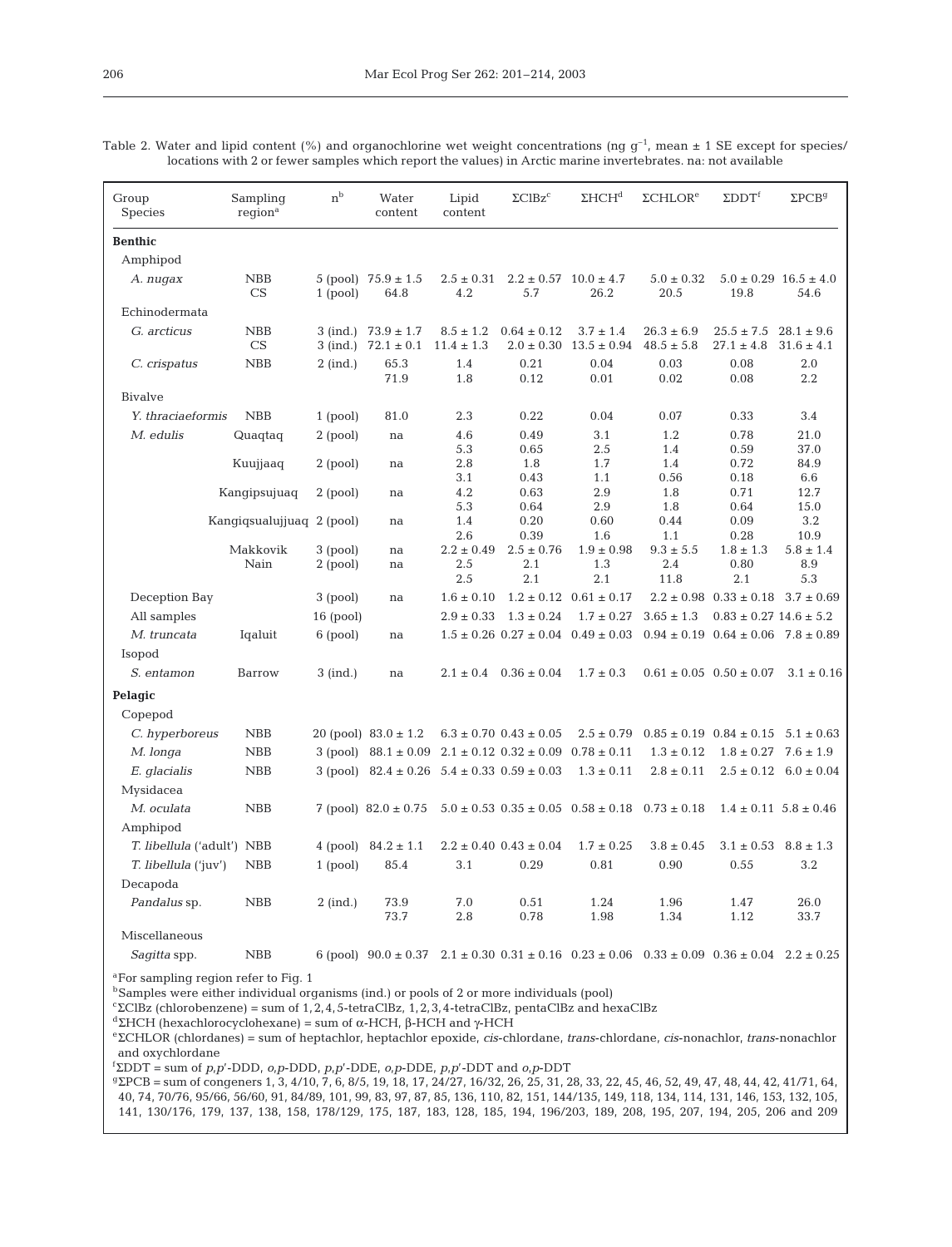#### **OC concentrations**

Concentrations (wet and lipid weight) of OCs in Arctic invertebrates varied by up to 2 orders of magnitude (Fig. 2, Table 2), with the greatest range in the benthic organisms and least variability in the pelagic organisms. In general, ΣPCB had the highest and ΣClBz the lowest concentrations, with the relative concentrations of the other ΣOC groups varying depending on the species.

The variables' lipid content,  $\delta^{13}C$  and  $\delta^{15}$ N were found to significantly influence OC concentrations in marine invertebrates, although this varied with the δOC group, but the amount of variability explained by the GLM model was generally low. Lipid content (GLM, Type III SS,  $p = 0.07$ ) was not a significant variable; however,  $\delta^{13}$ C and  $\delta^{15}$ N (GLM, Type III SS,  $p < 0.05$ ) significantly influenced δClBz concentrations, although the model examined less than 25% of the variability  $(r^2 = 0.247)$ . δHCH, δDDT and δPCB concentrations were significantly influenced by lipid content,  $\delta^{13}C$ and  $\delta^{15}N$  (GLM, Type III SS, p < 0.05), but the amount of variability  $(r^2 \text{ values})$ examined by the GLM was 0.377, 0.562 and 0.308, respectively. Lipid content and  $\delta^{15}$ N were found to significantly influence δCHLOR concentrations (GLM, Type III SS,  $p < 0.05$ , but  $\delta^{13}C$  did not (GLM, Type III SS,  $p = 0.22$ ), with the GLM explaining 29% of the variability in δCHLOR concentrations. Concentrations of OC groups increased with increasing  $\delta^{15}N$ , lipid content and less negative  $δ<sup>13</sup>C$ .

After accounting for lipid content,  $\delta^{15}N$ and  $\delta^{13}$ C significant differences between species (GLM, Type III SS,  $p < 0.05$ ) remain for concentrations of all 5 δOC groups. The inclusion of the variable species in the GLM made the variables  $\delta^{13}$ C and  $\delta^{15}$ N non-significant regarding concentrations of δClBz, δHCH, δCHLOR and δPCB (GLM, Type III SS,  $p > 0.05$ ). Lipid content,  $\delta^{15}N$ ,  $\delta^{13}C$  and species were all significant variables influencing δDDT concentrations in the arctic marine invertebrates (GLM, Type III SS,  $p < 0.05$ ).



Fig. 2. Concentrations (ng  $g^{-1}$ , lipid basis) of ΣOC groups in Arctic marine invertebrates. Bars are mean  $\pm$  1 SE, see Table 2 for sample numbers. Bars with the same letter do not differ significantly ( $p > 0.05$ ). Bars indicated by  $\star$  were not compared statistically because only a single sample was analyzed. Benthic (box cores, baited traps, or by hand) and pelagic (zooplankton net tows) designations refer to collection method used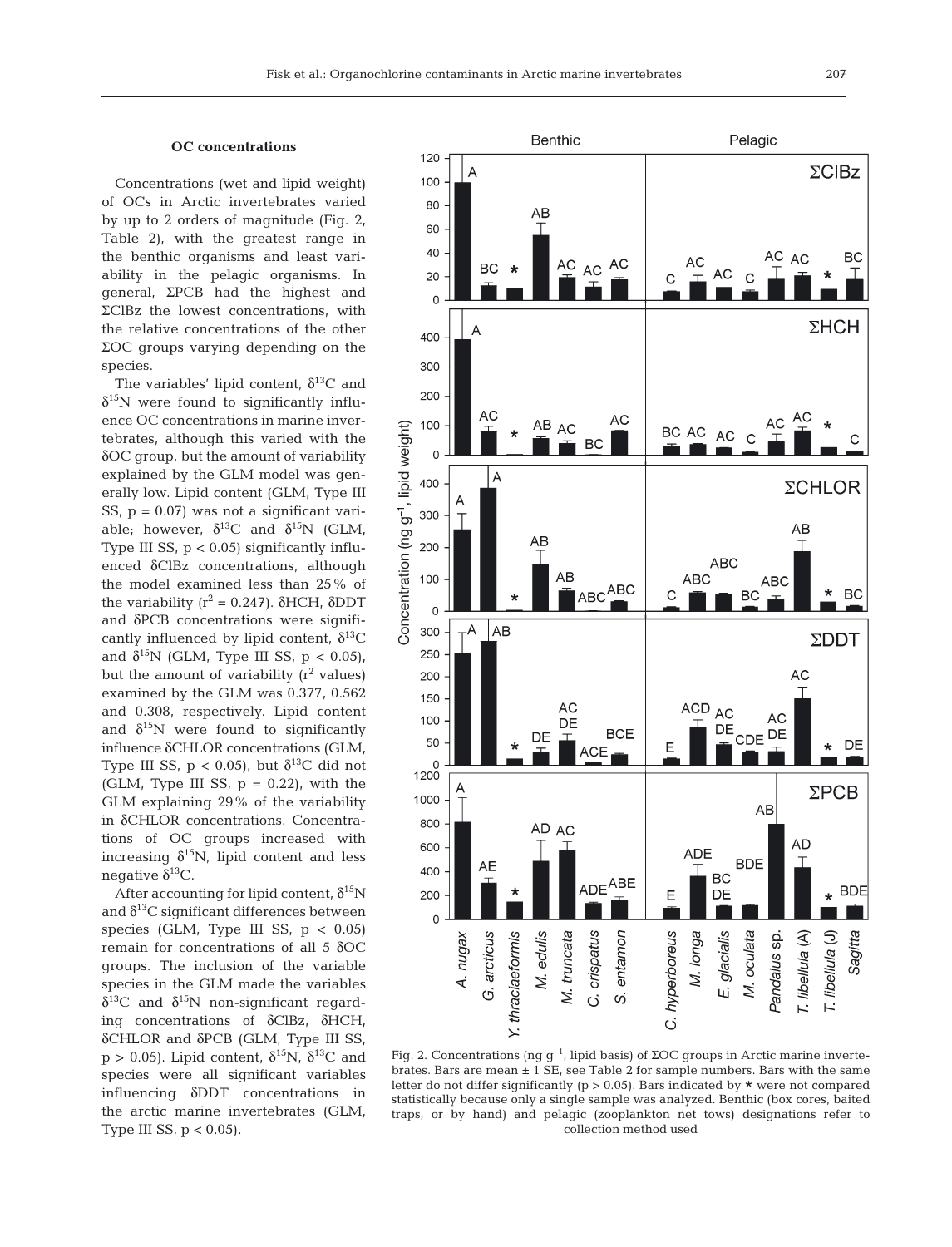#### **Relative proportions of OCs**

Relative proportions of ΣOC groups in the Arctic invertebrates are presented in Fig. 3. ΣPCB makes up the largest proportion of OCs for all species except *Gorgonocephalus arcticus*, in which ΣCHLOR makes up the highest percentage of OCs.

The most abundant individual OC analyte varied between species. Combining data for all species, the rank order (from highest to lowest) of individual OCs was PCB 31/28 (co-eluting congeners), α-HCH, *cis*-chlordane, *trans*-nonachlor and *o,p*'-DDT. Using data for the pelagic invertebrates produced a different ranking, with PCB 31/28 at the highest concentration followed by α-HCH, *p,p*'-DDE, *trans*-nonachlor and PCB 66/95 (co-eluting congeners). In benthic invertebrates, α-HCH was the most abundant OC analyte, followed by *cis*-chlordane, PCB 31/28, *o,p*'-DDT and *trans*nonachlor. A few species had notably different rank-



Fig. 3. Relative proportions of ΣOC groups ( $[2OC_x] = [2OC_x]/[aIIOC$ groups]) in Arctic marine invertebrates. Benthic (box cores, baited traps, or by hand) and pelagic (zooplankton net tows) designations refer to collection method used

ings. *Metridia longa*, a predator/suspension-feeding pelagic invertebrate, had a large number of PCB congeners as the most common compounds. *Mya truncata*, a suspension-feeding benthic clam collected in the harbor of Iqaluit, was dominated by higher chlorinated PCB congeners including PCBs 153, 138, 149, 180, 187 and 174 (the 6 compounds with the highest concentrations). Finally,  $α$ - and γ-HCH were the most common OCs in *Saduria entamon*, a detritivore/omnivore isopod collected in Barrow, AK, and was the only species that had γ-HCH among the most common OC compounds.

# **DISCUSSION**

## **Stable isotopes**

The designation of 'benthic' or 'pelagic' to describe the nature of the invertebrate species habitat based on

> collection method was in good agreement with the  $\delta^{13}$ C values measured. The  $\delta^{13}$ C values can be used to differentiate the source of carbon in aquatic organisms, as benthic-derived carbon is generally enriched in <sup>13</sup>C, i.e. the  $\delta$ <sup>13</sup>C values are higher than pelagic-derived carbon (France 1995). The exceptions were *Pandalus* sp. and *Anonyx nugax*. *Pandalus* sp. was collected by zooplankton net and designated as pelagic, but had a  $\delta^{13}$ C value that was more benthic. It should be cautioned that only 2 samples of *Pandalus* sp. were analyzed and that this species is associated with a benthic existence (Butler 1971). *A. nugax* was collected on the sediment surface with baited trap, but had a more pelagic  $\delta^{13}C$ signature. As a scavenging amphipod (Hargrave et al. 1992), this species would encounter and feed on dead pelagic organisms, which likely accounts for its more pelagic  $\delta^{13}$ C signature.

> Benthic organisms examined fell into 2 general TLs. On the one hand, the suspension-feeding invertebrate *Yoldia thraciaeformis*, for which stable isotope values were available, was found to occupy the same TL (TL = 2) as *Calanus hyperboreus*, classified as TL 2 based on its herbivorous diet. On the other hand, all the non-suspension-feeding invertebrates were more than 1 TL higher. Although only 1 sample of *Y. thraciaeformis* was analyzed for this study, a large study of the Northern Baffin Bay food web encompassing many samples found a similar  $\delta^{15}N$  signature for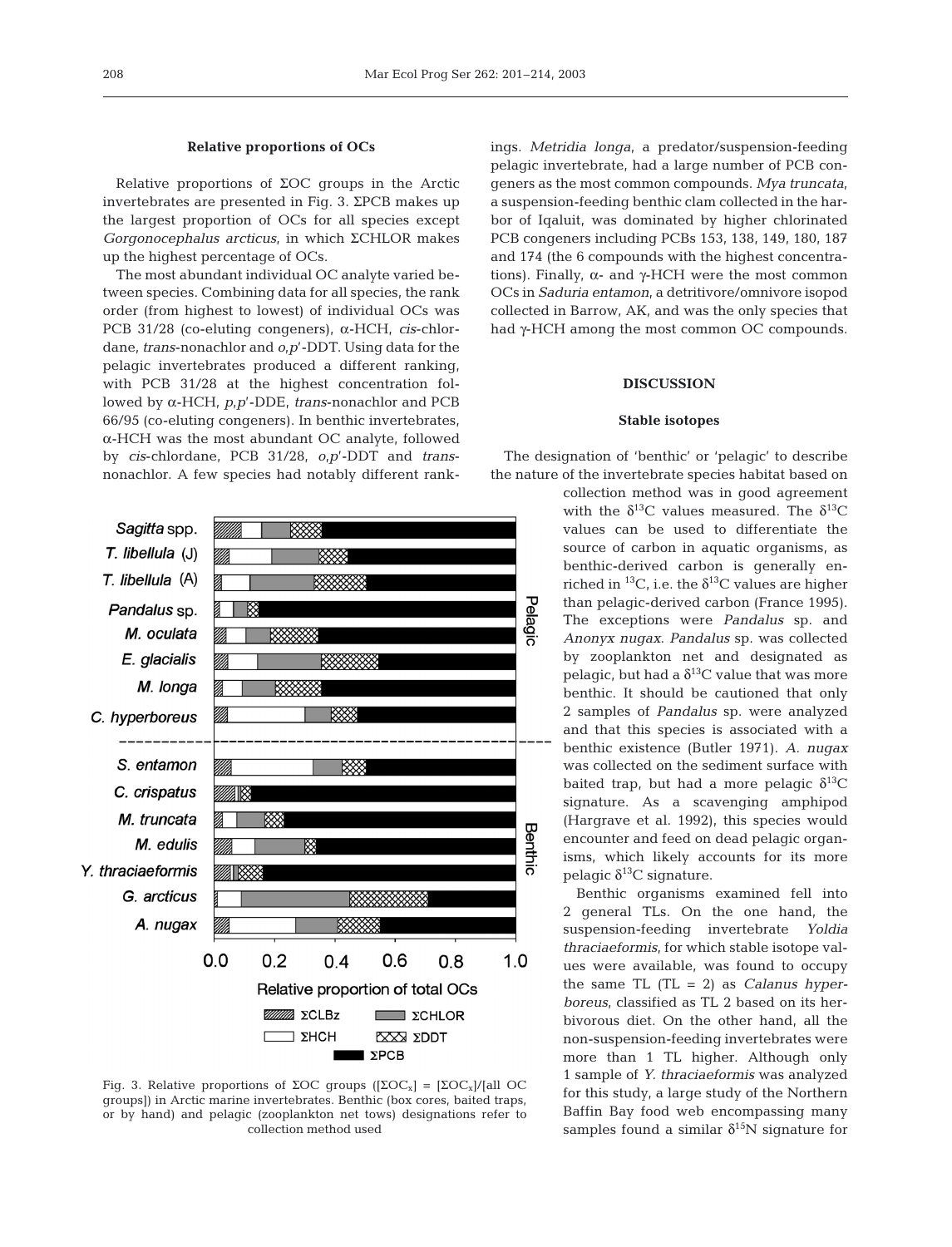suspension-feeding benthic invertebrates (Hobson et al. 2002). The relatively high derived TL of *Anonyx nugax* was not unexpected since this is scavenging benthic amphipod (Hargrave et al. 1992). These organisms can scavenge higher TL organisms that result in a pulse of high OC dietary input (Hargrave et al. 1992) and corresponding enrichment in  $\delta^{15}N$  value. The higher TL of the detritus-feeding benthic invertebrates could be due to the scavenging of dead higher TL organisms in much the same way as *A. nugax*.

The derived trophic position of pelagic invertebrates was in general agreement with the feeding method suggested by the literature (Hobson et al. 2002). However, 1 exception was *Themisto libellula*, which, despite being a large predatory amphipod (Auell et al. 2002), was only 0.5 TLs above *Calanus hyperboreus*.

One potential problem with the comparison of stable isotope values among invertebrate species is that they were collected at different locations, seasons and year. Values of  $\delta^{13}C$  and  $\delta^{15}N$  have been found to vary both spatial and temporal in zooplankton (Schell et al. 1998). However, all samples, with the exception of the *Saduria entamon* samples, were collected in the eastern Canadian Arctic. Stable isotope values in the basket starfish collected in northern and southern Baffin Bay were similar, suggesting that a comparison of species in these 2 regions is reasonable. *S. entamon* were collected in Alaska, and therefore comparisons with other species must be made with caution. Most species were collected between April and July in 1998 or 1999, and therefore season and year are likely to have a minor impact. The exceptions were *S. entamon*, collected in September 1999, and *Mya truncate*, collected in 1993; however, the latter were not analyzed for stable isotopes.

## **OC concentrations**

A range of OC concentrations were found in the 14 Arctic invertebrate species examined in this work, although most were within 1 order of magnitude (Fig. 2, Table 2). More variability in OC levels among species was found in the benthic compared to the pelagic (zooplankton) invertebrates. This is likely due to the greater range of sizes, relative quantity of lipid reservoirs, and feeding strategies of the benthic invertebrates, in particular scavenging, which can result in higher OC concentrations. As expected due to their lower TLs, OC concentrations in the invertebrates from this study were lower than upper TL organisms of the Canadian Arctic, such as seabirds (Braune et al. 2001b) and marine mammals (Fisk et al. 2002). The highest concentrations of OCs were found in *Anonyx nugax* and *Gorgonocephalus arcticus*, with levels in the range

of those of pelagic Arctic fish, arctic cod *(Boreogadus saida)*, and of the low TL Arctic seabird dovekie (*Alle alle*; Fisk et al. 2001b). The OC concentrations in pelagic and suspension/detritus-feeding benthic invertebrates were among the lowest found in any biota in the world. However, a number of samples of the suspension feeder *Mytilus edulis* had very high ΣPCB concentrations, but low concentrations of the other OCs, which is likely due a local source of contamination.

# **Spatial trends of OCs and comparison to other studies**

There are limited data on OCs in marine invertebrates, particularly for zooplankton, with which to compare the results from this study. Additionally, seasonal changes in OCs have been observed in zoo-



Fig. 4. Relationships between trophic level (based on  $\delta^{15}$ N) and natural log concentration (δHCH and δCHLOR, lipid basis) in Arctic marine invertebrates.  $\left( \bullet \right)$  Benthic invertebrates and (o) pelagic invertebrates. The line represents a linear regression through all data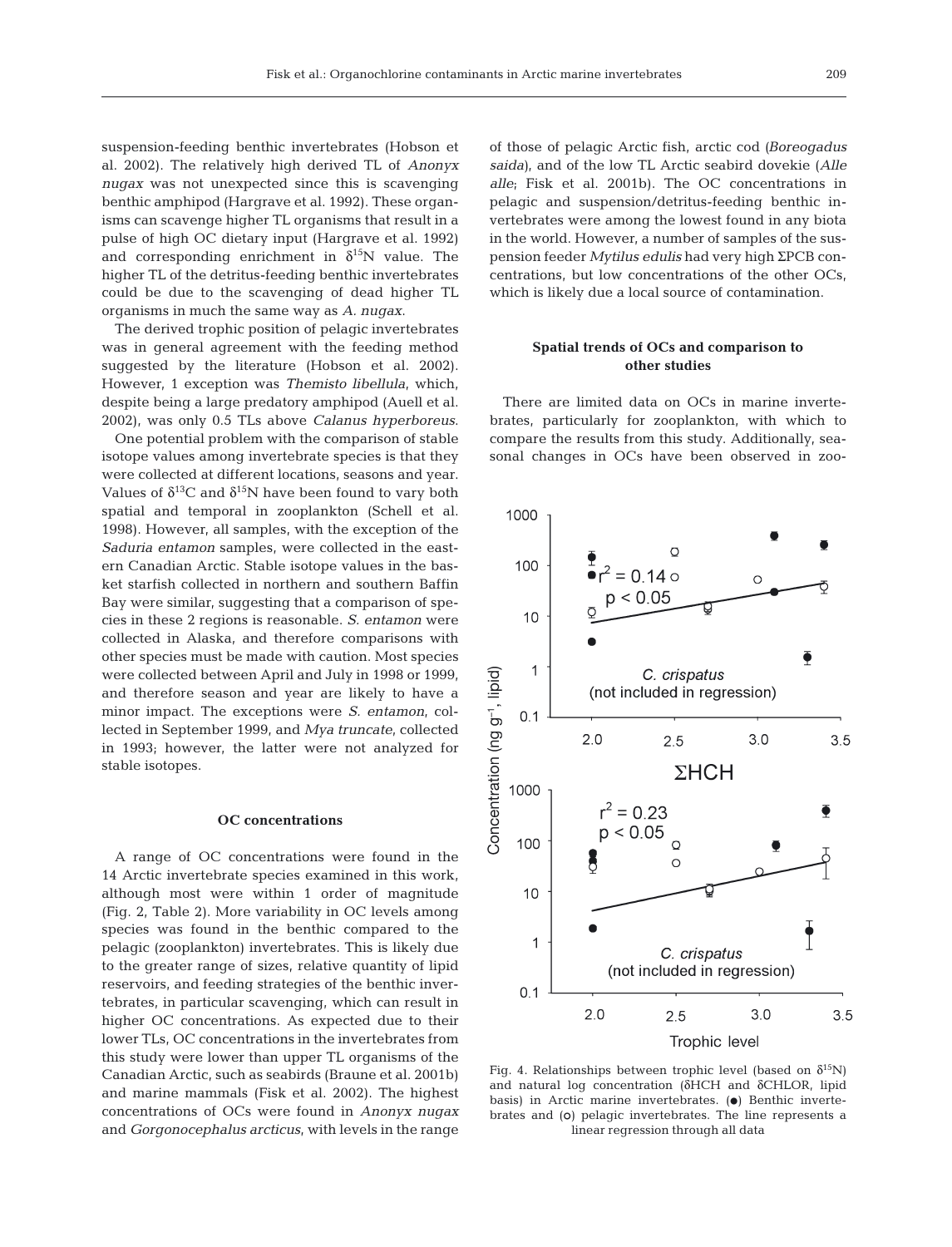plankton (Hellou et al. 1997, Hargrave et al. 2000, Fisk et al. 2001a) that can confound efforts to compare different studies. The small size of most invertebrates, particularly zooplankters, means that they will likely reflect changes in water concentrations of OCs more quickly than larger higher TL organisms.

Circumpolar trends of OCs in marine zooplankton based on the results of this study and other recently published work are somewhat inconsistent and in part not in harmony with trends observed for upper TL organisms. For most OCs, the exception being HCHs, the highest concentrations in Arctic seabirds and marine mammals are observed in Russian or European Arctic waters and the lowest in Alaskan waters (de March et al. 1998, de Wit et al. 2003). OC concentrations determined in Calanoid copepod samples from Beaufort Sea (Hoekstra et al. 2002a) and Barents Sea (south of Svalbard) (Borgå et al. 2001, 2002a) were lower and higher, respectively, than those observed in this study. This is consistent with trends in higher TL organisms. However, OC concentrations in the Calanoid copepod *(Calanus hyperboreus)* from this study were greater than those measured in copepods from the east (Greenland Sea) and north of Svalbard (Barents Sea) (Borgå et al. 2001, 2002a). Moreover, levels of OCs were also higher in Northern Baffin Bay *Themisto libellula* compared with the same species collected east and north of Svalbard (Borgå et al. 2001). These spatial trends for *C. hyperboreus* and *T. libellula* held for δOC groups or individual OCs and are not consistent with expectations for higher TL organisms. The exception was HCH; the highest concentrations were observed in Alaska copepods consistent with circumpolar trends.

Adding further confusion to circumpolar trends in OC concentrations in Arctic marine zooplankton are the small amount of congener-specific data produced in the past. Levels of PCBs (measured as Aroclor 1254) in mixed zooplankton and *Pandalus borealis* collected near Svalbard in the early 1990s were 10 times higher, based on dry or lipid basis (Joiris et al. 1997), than those observed in the Baffin Bay samples from this study. These high levels observed by Joiris et al. (1997) could be explained in part by higher concentrations in the past (the samples were collected in the late 1980s) (de Wit et al. 2003).

Levels of OCs in zooplankton from more southerly oceans appear to be higher, but those in sub-Arctic waters are similar to levels found in Arctic zooplankton from this study. Weisbrod et al. (2000) reported concentrations (wet wt) of ΣPCBs, ΣDDT and ΣCHLOR in calanoid copepods from the northeastern US seaboard that were 1 order of magnitude greater than those measured in the *Calanus hyperboreus* in this study, despite much lower lipid contents in the south-

ern copepods. The exception was ΣHCH, where concentrations on a lipid basis were very similar between the temperate and Arctic copepods. Similar levels in HCH concentrations are not unexpected because the higher vapor pressures of the HCH compared to the other OCs results in a net migration of HCH from temperate to Arctic regions (Wania & Mackay 1999) and higher concentrations of HCHs in the Arctic Ocean compared with temperate oceans (Iwata et al. 1993).

OC concentrations (lipid basis) in calanoid copepods collected off the eastern coast of Newfoundland and Labrador in 1993 and 1994 (Ray et al. 1999) were similar to those observed in copepods from this study. The exception was ΣPCB levels that were lower in the copepods from eastern Newfoundland and Labrador. Hellou et al. (1997) reported levels of chlordane and DDT components in *Pandalus borealis* eggs collected to the east of Newfoundland that were similar to those reported for *Pandalus* sp. whole body in this study. However, ΣPCB (based on Aroclor 1254) concentrations (4.3 ng  $q^{-1}$  wet wt) in *P. borealis* eggs from Newfoundland were 1 order of magnitude lower than reported for *Pandalus* sp. in this study, even when reported on a lipid basis. The higher ΣPCB concentrations observed in the zooplankton of Northern Baffin Bay compared to the north Atlantic Ocean is likely due in part to the greater number of PCB congeners measured in the current study, although concentrations (lipid basis) of PCB 153 were still approximately 2 times greater in the Baffin Bay *Pandalus* than in the north Atlantic Ocean.

Caution is needed when assessing spatial trends of OC concentrations in zooplankton. Concentrations of OCs in zooplankton may relate to when the samples were collected (Hargrave et al. 1992, Fisk et al. 2001a*)*, seasonal changes in water concentrations of OCs (Hargrave et al. 2000), the source of water at these locations (Borgå et al. 2002b), and/or the differences in the analytical methods used (e.g. number of congeners measured) (de Wit et al. 2003). As small organisms, zooplankters would reflect subtle changes in OC concentrations in water that a large organism could not. The source of water to the Greenland Sea copepods would come predominantly from under the ice cap to the north, which would explain in part the lower concentration of OCs compared to the Baffin Bay and Barents Sea copepods. Additionally, the collection of the copepods from the east and north of Svalbard occurred in September and October, after the open water period. Hargrave et al. (2000) found that OC concentrations were highest in Arctic zooplankton during periods of ice cover. Levels, dynamics and circumpolar trends of OC concentrations in Arctic marine zooplankton warrant further study.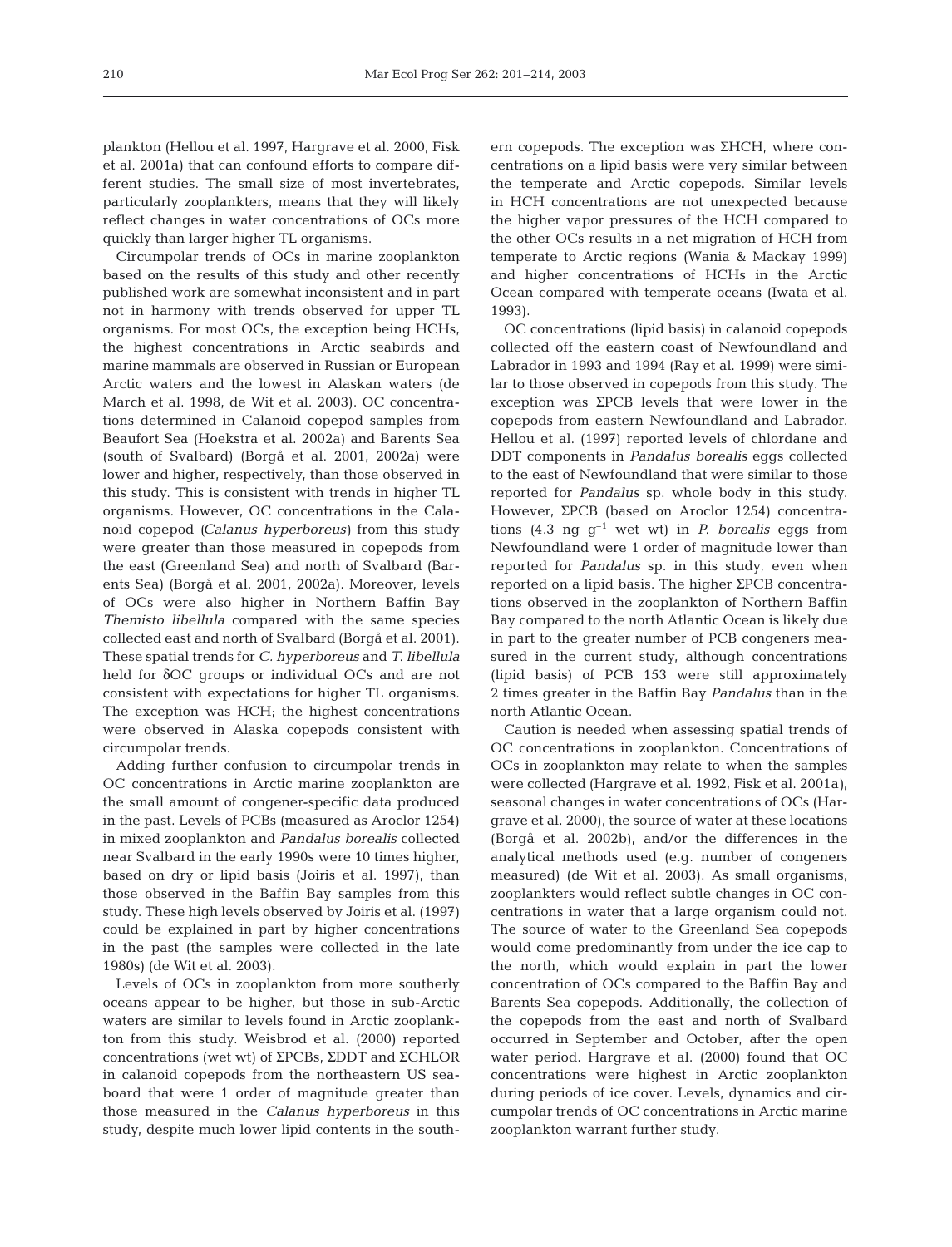There are also limited OC data for Arctic benthic invertebrates. Many of these data have been generated for harbors or human settlements that can have local contamination sources which influence observed levels of OCs (Bright et al. 1995, Hop et al. 2001). The majority of these data have been produced for edible clams and mussels.

The blue mussel *Mytilus edulis* is commonly used to monitor OCs in coastal areas around the northern hemisphere. It is also monitored at a number of locations in the Arctic. OCs were present at low levels in blue mussels from the 7 locations in Nunavik (northern Quebec) in this study, and with the exception of PCBs, were consistent among sampling locations (Table 2). Doidge et al. (1993) found low ng per g (wet wt) levels of PCBs and OC pesticides in a survey of blue mussels from 6 communities in Nunavik, similar to levels observed in this study. Cleeman et al. (2000) also reported similar levels of OCs in blue mussels from the west coast of Greenland. PCBs, DDT and HCBz levels in *M. edulis* from remote sites in southern Alaska were in the lower range of concentrations observed in the same species in this study (NOAA 2001, available at: ccmaserver.nos.noaa.gov/NSandT/AkPCB.html).

ΣPCB concentrations in *Mytilus edulis* varied between and within locations in Nunavik, and for a number of samples had the highest ΣPCB concentrations measured in this study (Table 2). Levels of δPCBs were also relatively high in *Mya truncata*. *M. edulis* and *M. truncata* samples were all collected within 1 or 2 km from the harbors of each community, in mussel beds traditionally harvested by each community. While not within the harbor, these sites may have been influenced by waste emissions from each community. These results provide further evidence that Arctic communities can be a source of PCBs, but not pesticides, resulting in higher PCB concentrations in local marine benthic invertebrates. The influence of communities on PCB levels in local marine invertebrates has been documented in Canada (Bright et al. 1995) and Svalbard (Hop et al. 2001). The greater sorption of PCBs to flocculating particles is due to their high hydrophobicity compared to most other OCs, and the fact that mussels consume these particles may also account for higher amounts of PCBs.

OC data generated from benthic invertebrates collected in remote areas of Arctic Canada and western Greenland are in general agreement with levels found in this study, although there are very limited data produced in recent years. Concentrations of ΣPCB in mussels from Queen Maud Gulf were approximately 1.5 ng  $q^{-1}$  wet wt (Bright et al. 1995), and in clams from southern Hudson Bay were 1.1 ng  $q^{-1}$  wet wt (Cameron & Weis 1993), both similar to levels observed in *Yoldia thraciaeformis* in Northern Baffin Bay. Cleeman et al.

(2000) reported ΣPCB concentrations in *M. edulis* collected between 1994 and 1995 from western Greenland (south of the Baffin Bay samples analyzed in this study) that were approximately half those observed in *Y. thraciaeformis* in Northern Baffin Bay. However, only 10 congeners were quantified in the aforementioned study, which likely accounts for this difference. Concentrations of ΣHCH, ΣDDT and *trans*-nonachlor were similar between the 2 studies. Levels of OCs in *Anonyx nugax* samples from Barrow Strait prior to 1994 (B. T. Hargrave unpubl. data, in de March et al. 1998) were very similar to concentrations observed in *A. nugax* from the present study.

#### **Relative proportions**

PCBs were the most common OC measured in the invertebrates, but relative proportions of ΣOC groups varied considerably among species (Fig. 3). Similar to observed concentrations, there was more variability in the relative proportions of OC groups in the benthic invertebrates.

Relative proportions of OCs in the pelagic invertebrates varied slightly among species and to a greater extent in *Pandalus* sp. The high proportion of PCB in *Pandalus* sp. may be related to its more benthic nature (see above) and its higher TL (Table 1). The lesser variation between pelagic species is not easily explained, and does not appear to be related to body size or trophic position. For example, *Metridia longa* and *Mysis oculata* had nearly identical relative proportions, but are the smallest and second largest zooplankton, respectively, in this study. These relative proportions in this study are similar to those observed in pelagic copepods and amphipods in the Barents Sea, but with a lower proportion of PCBs (Borgå et al. 2001, 2002a), which is likely due to smaller number of PCB congeners measured in the Borgå et al. studies.

PCBs accounted for 60 to 80% of the OCs measured in the suspension-feeding benthic invertebrates (*Mya truncata*, *Mytilus edulis* and *Yoldia thraciaeformis*) and the detritus-feeding starfish *(Ctenodiscus crispatus*), and with the exception of pelagic *Pandalus* sp., this was the highest percentage found in this study. PCBs are the most hydrophobic group of OCs measured in this study and are likely partitioning to particulate matter and being exported to the benthos at a greater rate than the other OCs. This is maybe influencing the relative proportions OCs in the *Y. thraciaeformis* and *C. crispatus*, which were collected at depths of more than 300 m. *M. truncata* and *M. edulis* were collected in shallow water by hand, but near communities and harbors. As discussed above, these locations may be sources of PCBs; the high relative proportions of PCBs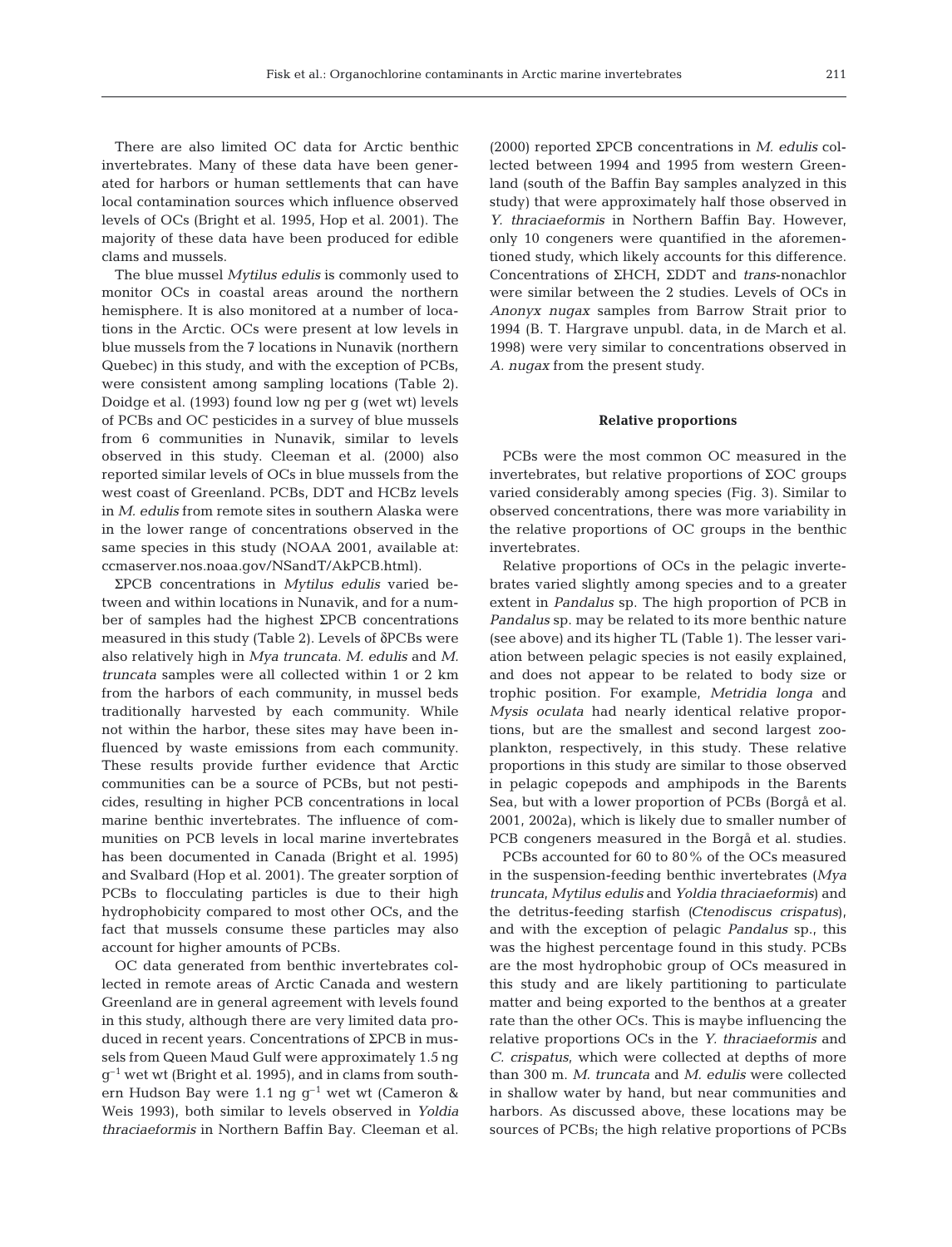in these species only strengthen this argument. Further, *M. truncata* is dominated by higher chlorinated PCBs, those with 6 to 8 chlorines, which in such a low TL invertebrate, can only be explained by a local source.

Sampling region can also play a role in relative proportions of contaminants. Although most samples were collected in the eastern Canadian Arctic, *Saduria entamon* were collected to the west in Alaskan waters. This species had the greatest relative proportions of HCH of any species in this study. HCH concentrations are generally highest in the Alaskan and western Canadian Arctic due to recent use in Asia and long-range transport of HCH to this region (de Wit et al. 2003).

#### **Factors influencing OC levels**

This study found that the variables lipid content,  $δ<sup>13</sup>C$  and  $δ<sup>15</sup>N$  influenced OC concentrations, although this varied with the OC group. However, the amount of variability examined was generally low  $(r^2 \text{ ranged from})$ 0.25 to 0.38) with the exception of  $\delta$ DDT ( $r^2$  = 0.56), and differences in OC concentrations between species remained after accounting for these variables.

In general, OC concentrations increase with increasing lipid content,  $\delta^{15}N$  and  $\delta^{13}C$ . Lipids have been found to be an important variable in other studies of OCs in zooplankton (Hargrave et al. 2000). The relationship between OC concentrations and  $\delta^{13}$ C implies that benthic organisms have higher OC concentrations. Derived TL based on  $\delta^{15}N$  and subsequent dietary accumulation influence observed OC concentrations in Arctic marine invertebrates, but not to the extent that they do in food webs that incorporate a wider range of TLs. Strong relationships between OC concentrations (l.w.) and  $\delta^{15}N$  values (Hop et al. 2002) or TL based on  $\delta^{15}N$  values (Fisk et al. 2001b) have been observed for Arctic marine food webs that include zooplankton, fish, seabirds and marine mammals. Borgå et al. (2002a,b) found that diet accounted for most of the variability in zooplankton and amphipods collected near Svalbard, with concentrations greater in carnivores.

TL of an organism based on  $\delta^{15}N$  values is an integrated average over some period prior to sampling which depends on the turnover rate of nitrogen in the tissue which is sampled (Peterson & Fry 1987); in this paper, the whole animal. If the organism consistently feeds at 1 TL, then it is likely that correlations with persistent organic contaminant concentrations will be well-behaved, and fit within the context of whole food web magnification relationships. However, if there are changes in trophic status, e.g. due to catabolism or change in prey during certain seasons, the

relationship between  $\delta^{15}N$  values and contaminant concentrations may break down. Whether or not this is the case depends on: (1) the relative importance of food and water in contaminant uptake; (2) changes in the ratio of contaminant concentration/ $\delta^{15}N$  over time; and (3) the rate of turnover (clearance) of the contaminant relative to that of nitrogen. If uptake from water is important, which may be the case for some of the less hydrophobic contaminants (Thomann 1989, Russell et al. 1999), then TL is of less consequence. It is largely the lipid content which will determine degree of bioconcentration (Barron 1990). If food is the most important contaminant source, which is likely the case for hydrophobic contaminants (Harding et al. 1981, Russel et al. 1999), TL becomes important. Consideration must then be given as to whether the contaminant is turned over at a similar or different rate to that of nitrogen if the isotopic signature of nitrogen in the organism is changing because of diet changes, fasting, reproduction, or the contaminant concentration in the diet is changing without a corresponding change in  $\delta^{15}N$ . If contaminant clearance is very slow compared to nitrogen turnover rates, a change in trophic status will likely result in a disparity between observed OC and  $\delta^{15}N$  values when compared to other organisms. This is likely to be the case for the more hydrophobic chemicals and has been observed for scavenging seabirds (Fisk et al. 2001b). If contaminant clearance rate is similar to, or faster than that of nitrogen turnover rate, then the 2 will be in lock step, and the relationship between contaminant concentration and TL is maintained — provided that the diet itself has a stable contaminant concentration versus TL relationship.

A good indication of the complexity of this issue for marine plankton is the seasonal changes in contaminant concentration and TL of *Calanus hyperboreus* in Northern Baffin Bay (Fisk et al. 2001a). Over a 3 mo period (May to July),  $\delta^{15}N$  decreased by ca. 2‰, more than 0.5 TL, while concentrations of PCBs remained stable, and concentrations of the less hydrophobic contaminant, HCH, actually increased (along with lipid concentrations). In this case, seawater concentrations were likely the deciding factor, rather than TL. Nevertheless, organisms that prey on *C. hyperboreus* will be exposed to significantly different ratios of contaminant concentration/δ15N in April compared to August. These perturbations at the bottom of food webs are carried through to higher TLs, resulting in significant noise in contaminant concentration versus TL relationships, especially at lower TLs. Trophic or food web magnification factors based on the slope of log concentration versus TL appear to be relatively unaffected by this noise if there are sufficient numbers of data and the span is over 3 or more TLs.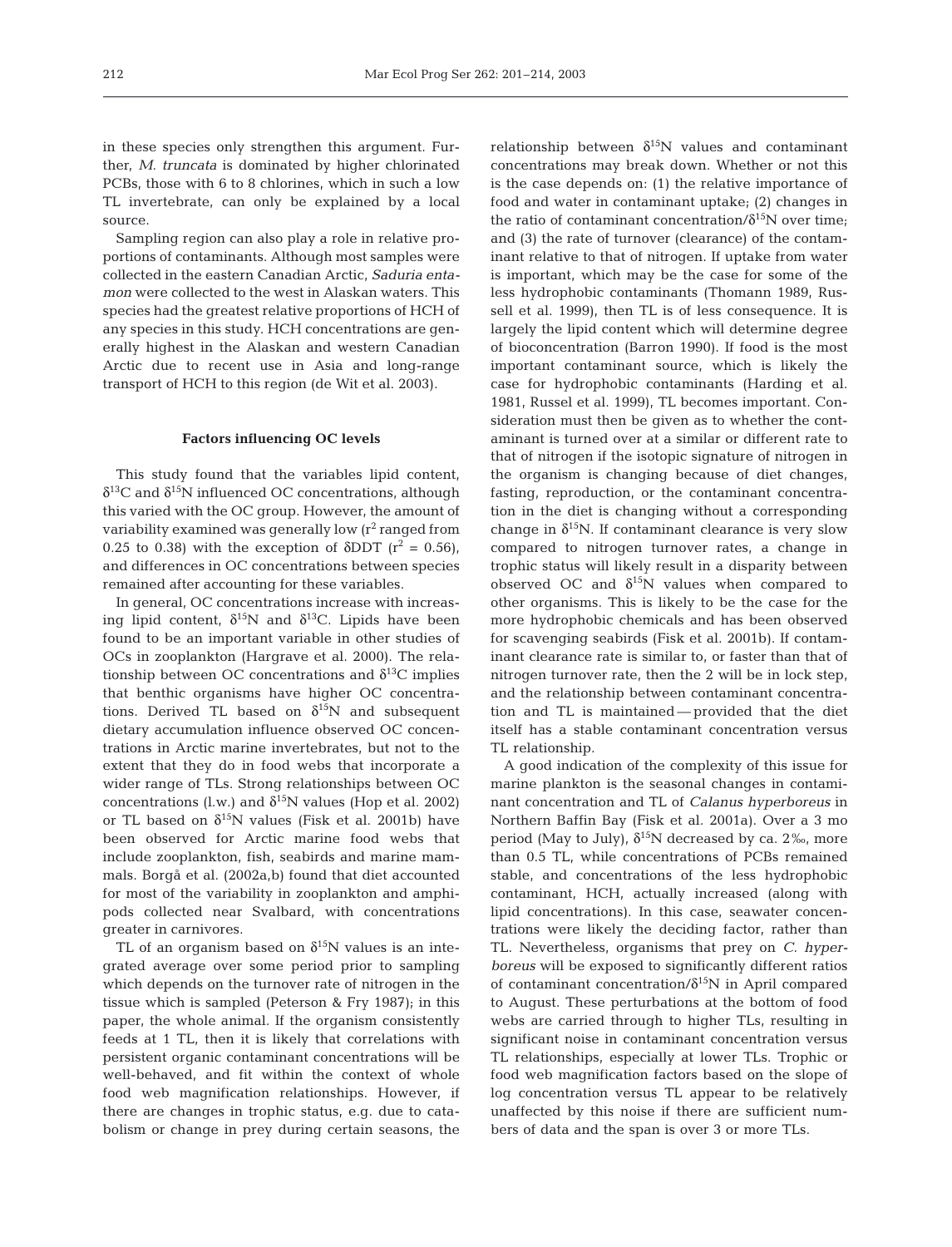#### **CONCLUSIONS**

The results of this research have provided further evidence that stable isotopes can identify the habitat and trophic position of Arctic marine invertebrates. OC concentrations in invertebrates were low relative to similar species in temperate waters and higher TL Arctic organisms. PCBs were the predominant OC group found in most species, and lower chlorinated PCB congeners and HCH isomers were the most common individual OC compounds measured. Lipid content,  $\delta^{15}$ N and  $\delta^{13}$ C were all found to be significant variables influencing OC concentration, but differences among species remained after accounting for these variables. Evidence of local contaminant sources and its influence on OC concentrations in invertebrates was found. Scavenging, high TL, high lipid content, sampling location and local point sources can all contribute to higher OC concentrations in Arctic marine invertebrates.

*Acknowledgements.* Funding for this project was provided in part by a Natural Science and Engineering Research Council (NSERC) Network grant on the Northwater Polynya, the Canadian Wildlife Service, the Polar Continental Shelf Project, the Co-operative Institute for Arctic Research (University of Alaska, Fairbanks) and the Northern Contaminants Program administered by the Department of Indian and Northern Affairs. The authors would like to thank the many scientists of the NOW project, especially N. Karnovsky, M. Holst, I. Stirling, D. Andriashek, N. Lunn, G. Hunt, M. Fortier, M. Ringette and L. Fortier. Collection of the Alaskan invertebrate samples was supported by the Department of Wildlife Management (Barrow, Alaska), T. O'Hara, T. Albert, C. Brower, L. Dela Rosa, B. Akootckok, A. Brower and D. Vinas. L. Dehn and D. Norton assisted with sample collection at Barrow. We thank P. Healy for assistance with sample preparation and G. Parry for stable isotope analyses. We thank the HTA (Hunters and Trappers Association) of Grise Fjord for granting us permission to collect samples in their area. This project would not have been possible without the dedicated and skillful assistance of the 'Pierre Radisson' Coast Guard captains and crew. We thank F. Murphy, J. Lampe and F. Andersen (Labrador Inuit Association, NF) for collection of mussels in Nain and Makkovik, and the HTAs of Quaqtaq, Kuujjaaq, Kangipsujuaq and Kangiqsualujjuaq in Nunavik (northern Quebec) for providing mussels from their communities.

#### LITERATURE CITED

- Auell H, Harjesl M, da Rochal R, Stübingl D, Hagenl W (2002) Lipid biomarkers indicate different ecological niches and trophic relationships of the Arctic hyperiid amphipods *Themisto abyssorum* and *T. libellula*. Polar Biol 25:374–383
- Barron MG (1990) Bioconcentration. Environ Sci Technol 24: 1612–1618
- Bidleman TF, Jantunen LMM, Helm PA, Brorstrom-Lunden E, Juntto S (2002) Chlordane enantiomers and temporal trends of chlordane isomers in Arctic air. Environ Sci Technol 36:539–544
- Borgå K, Gabrielsen GW, Skaare JU (2001) Biomagnification of organochlorines along a Barents Sea food chain. Environ Pollut 113:187–198
- Borgå K, Gabrielsen GW, Skaare JU (2002a) Differences in contamination load between pelagic and sympagic invertebrates in the Arctic marginal ice zone: influence of habitat, diet and geography. Mar Ecol Prog Ser 235:157–169
- Borgå K, Poltermann M, Polder A, Pavlova O, Gulliksen B, Gabrielsen GW, Skaare JU (2002b) Influence of diet and sea ice drift on organochlorine bioaccumulation in Arctic ice-associated amphipods. Environ Pollut 117:47–60
- Borgå K, Gulliksen B, Gabrielsen GW, Skaare JU (2002c) Size-related bioaccumulation and between-year variation of organochlorines in ice-associated amphipods from the Arctic Ocean. Chemosphere 46:1383–1392
- Braune B, Bidleman T, Fisk A, Muir D (2001a) Assessment of spatial and temporal trends of HCH isomers in the Arctic environment. In: Kalhok S (ed) Synopsis of research conducted under the 2000–2001 Northern Contaminants Program. Indian and Northern Affairs Canada, Ottawa, p 152–159
- Braune BM, Donaldson GM, Hobson KA (2001b) Contaminant residues in seabird eggs from the Canadian Arctic. I. Temporal trends 1975–1998. Environ Pollut 114:39–54
- Bright DA, Dushenko WT, Grundy SL, Reimer KJ (1995) Effects of local and distant contaminant sources: polychlorinated biphenyls and other organochlorines in bottomdwelling animals from an Arctic estuary. Sci Total Environ 160/161:265–283
- Butler TH (1971) A review of the biology of the pink shrimp *(Pandalus borealis)*. Can Fish Rep 17:17–24
- Cameron M, Weis IM (1993) Organochlorine contaminants in the country food diet of the Belcher Island Inuit, Northwest Territories, Canada. Arctic 46:42–48
- Cleeman M, Riget F, Paulson GB, Klungsoyr J, Dietz R (2000) Organochlorines in Greenland marine fish, mussels and sediments. Sci Total Environ 245:87–102
- de March BGE, de Wit CA, Muir DCG, Braune BG and 5 others (1998) Persistent organic pollutants. Arctic Monitoring and Assessment Program, Oslo
- de Wit CA, Fisk A, Hobbs K, Muir D, Kallenborn R, Krahn M, Norstrom R, Skaare J (2003) Persistent organic pollutants, AMAP II Assessment Report. Arctic Monitoring and Assessment Program, Oslo
- Doidge DW, Kaminski G, Mesher C (1993) Blue mussels *(Mytilus edulis)* in Nunavik: distribution demography and commercial potential. Report to Fisheries and Aquaculture Testing and Experimentation Program of the Department of Fisheries and Oceans, Kuujjuaq, PQ
- Fisk AT, Stern GA, Hobson KA, Strachan WJ, Loewen MD, Norstrom RJ (2001a) Persistent organic pollutants (POPs) in a small, herbivorous, Arctic marine zooplankton *(Calanus hyperboreus)*: trends from April to July and the influence of lipids and trophic transfer. Mar Pollut Bull 43: 93–101
- Fisk AT, Hobson KA, Norstrom RJ (2001b) Influence of chemical and biological factors on trophic transfer of persistent organic pollutants in the Northwater Polynya marine food web. Environ Sci Technol 35:732–738
- Fisk AT, Holst M, Hobson KA, Duffe J, Moisey J, Norstrom RJ (2002) Comparison of persistent organic pollutants (POPs) and enantiomeric signatures of chiral pollutants in ringed seals collected on the east and west side of the Northwater Polynya. Arch Environ Contam Toxicol 42:118–126
- France RL (1995) Carbon-13 enrichment in benthic compared to planktonic algae: food web implications. Mar Ecol Prog Ser 124:307–312